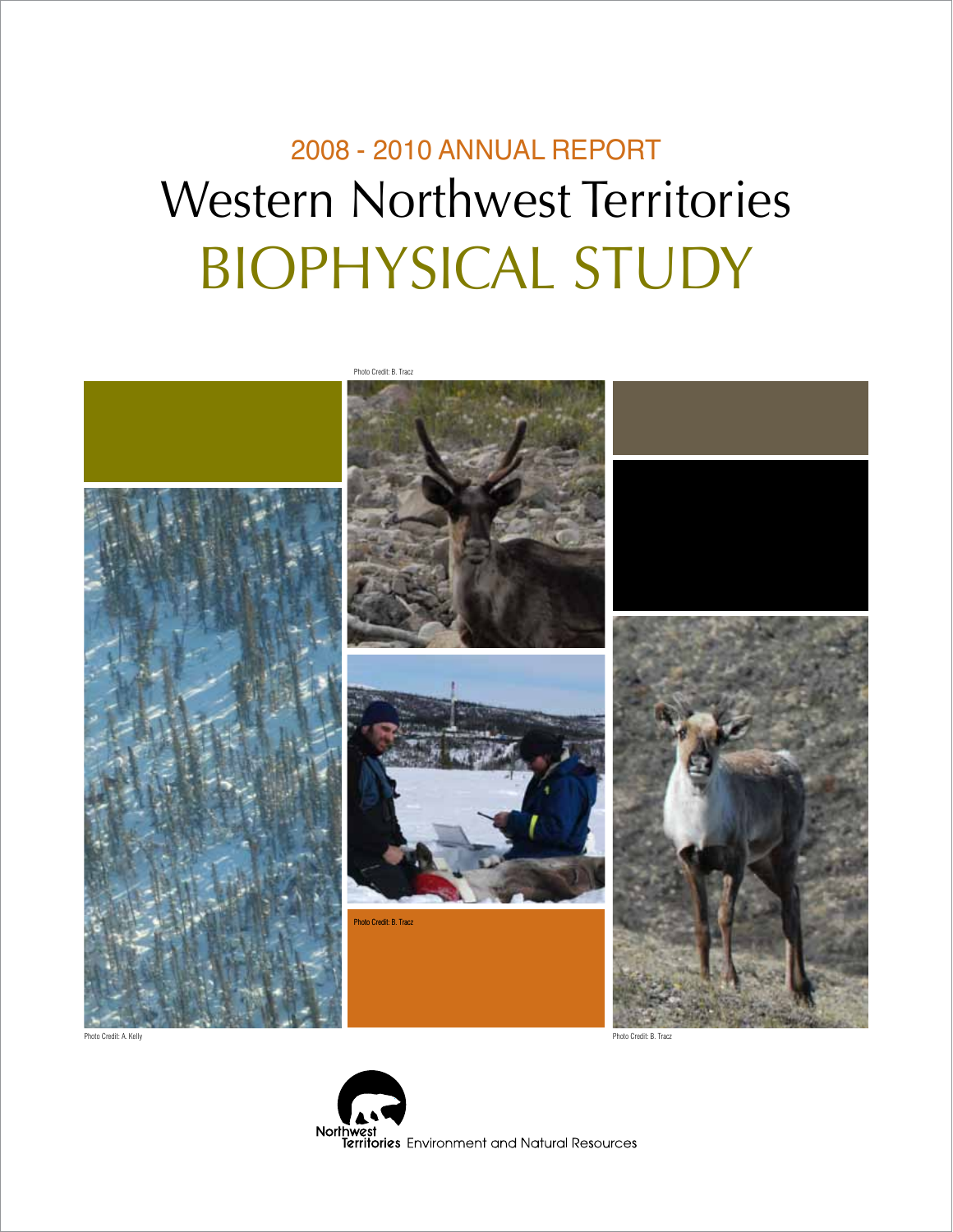# Acknowledgements

Reports and proposals submitted by team leaders were much appreciated during the initial compilation of this report. Later contributions by team leaders were used to construct each summary. Thank you, your help has been invaluable.

© 2011 Department of Environment and Natural Resources, Government of the Northwest Territories, Canada

Printed and bound in Canada by Canarctic Graphics Ltd., Yellowknife, NT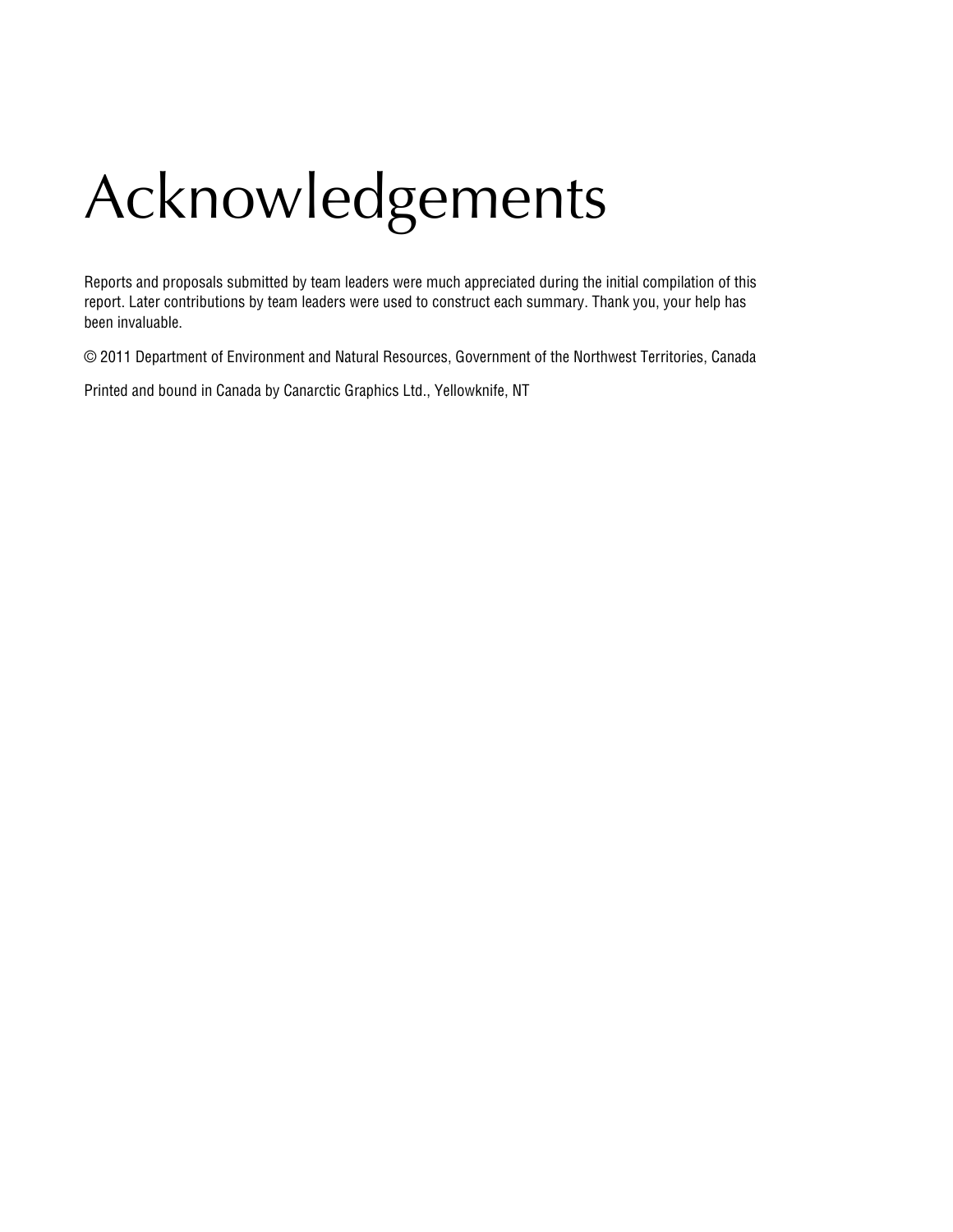## **INTRODUCTION**

### Department of Environment and Natural Resources

# Table of **Contents**

### **INTRODUCTION**

### **WILDLIFE**

| Boreal Caribou Population Trends and Habitat Use in the Hay River Lowlands                                                                           |  |
|------------------------------------------------------------------------------------------------------------------------------------------------------|--|
| Boreal Woodland Caribou Response to Industrial Activity                                                                                              |  |
|                                                                                                                                                      |  |
|                                                                                                                                                      |  |
| Potential Impacts of Development on Grizzly Bears in the Mackenzie                                                                                   |  |
|                                                                                                                                                      |  |
| <b>TRADITIONAL KNOWLEDGE</b><br><b>STATE OF A STATE OF A STATE OF A STATE OF A STATE OF A STATE OF A STATE OF A STATE OF A STATE OF A STATE OF A</b> |  |
|                                                                                                                                                      |  |
|                                                                                                                                                      |  |
|                                                                                                                                                      |  |

### **IMPACTS OF HUMAN ACTIVITY**

|--|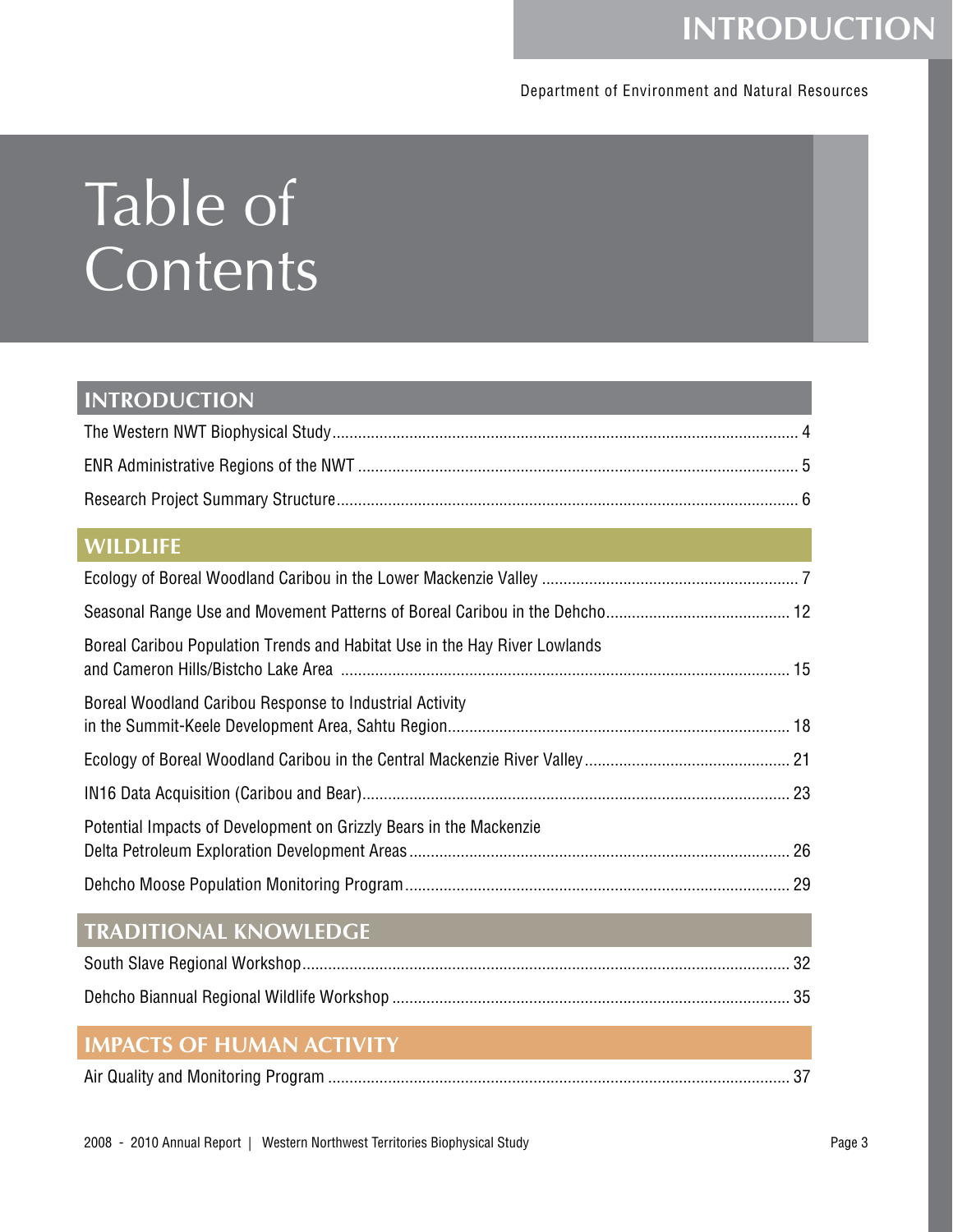## The Western NWT Biophysical Study

### **Rationale**

The Western NWT Biophysical Study was established to help ensure baseline data necessary to access, mitigate and monitor the environmental impacts of proposed developments in the Western NWT is available to industry, regulators, communities and government. The program focuses on areas within the mandate of the Department of Environment and Natural Resources (ENR): wildlife, wildlife habitat, forests and air quality.

### **Background**

As the primary authority responsible for managing aspects of wildlife, wildlife habitat and forests in the NWT, the Department of Resources, Wildlife and Economic Development (RWED) initiated a multi-party process to determine what these potential impacts could be and to work to find ways to limit possible negative implications. These areas of responsibility now reside within the Department of Environment and Natural Resources (ENR), formed from the partition of RWED into the Department of Industry, Tourism and Investment (ITI) and ENR on April 1, 2005.

In early 2004, RWED, in collaboration with the Department of Indian and Northern Affairs and Environmental Studies Research Funds, completed a project to identify biophysical information and research gaps associated with hydrocarbon exploration, development and transmission in the Mackenzie Valley. The Western NWT Biophysical Study has allowed the Government of the Northwest Territories (GNWT) to initiate research projects necessary to address many of the gaps identified within ENR's mandate.

### **Status**

The Western NWT Biophysical Study provided \$899,950 towards projects in 2003/2004, \$908,000 towards projects in 2004/2005, \$894,000 towards projects in 2005/2006, \$803,500 towards projects in 2006/2007, \$750,000 towards projects in 2007/2008, \$637,000 towards projects in 2008/2009 and \$390,000 towards projects in 2009/2010. In addition to research projects, workshops are held in each of the Mackenzie Valley regions to review progress of the Study and to ensure priority information needs are being addressed. Partnerships with federal agencies, wildlife management boards, universities, non-government organizations and industry have been developed on a project-by-project basis. Most projects involve multiple partners.

### **Disclaimer**

The contents of each summary are the sole responsibility of the team leads for each project and do not reflect the official policy of ENR or the GNWT.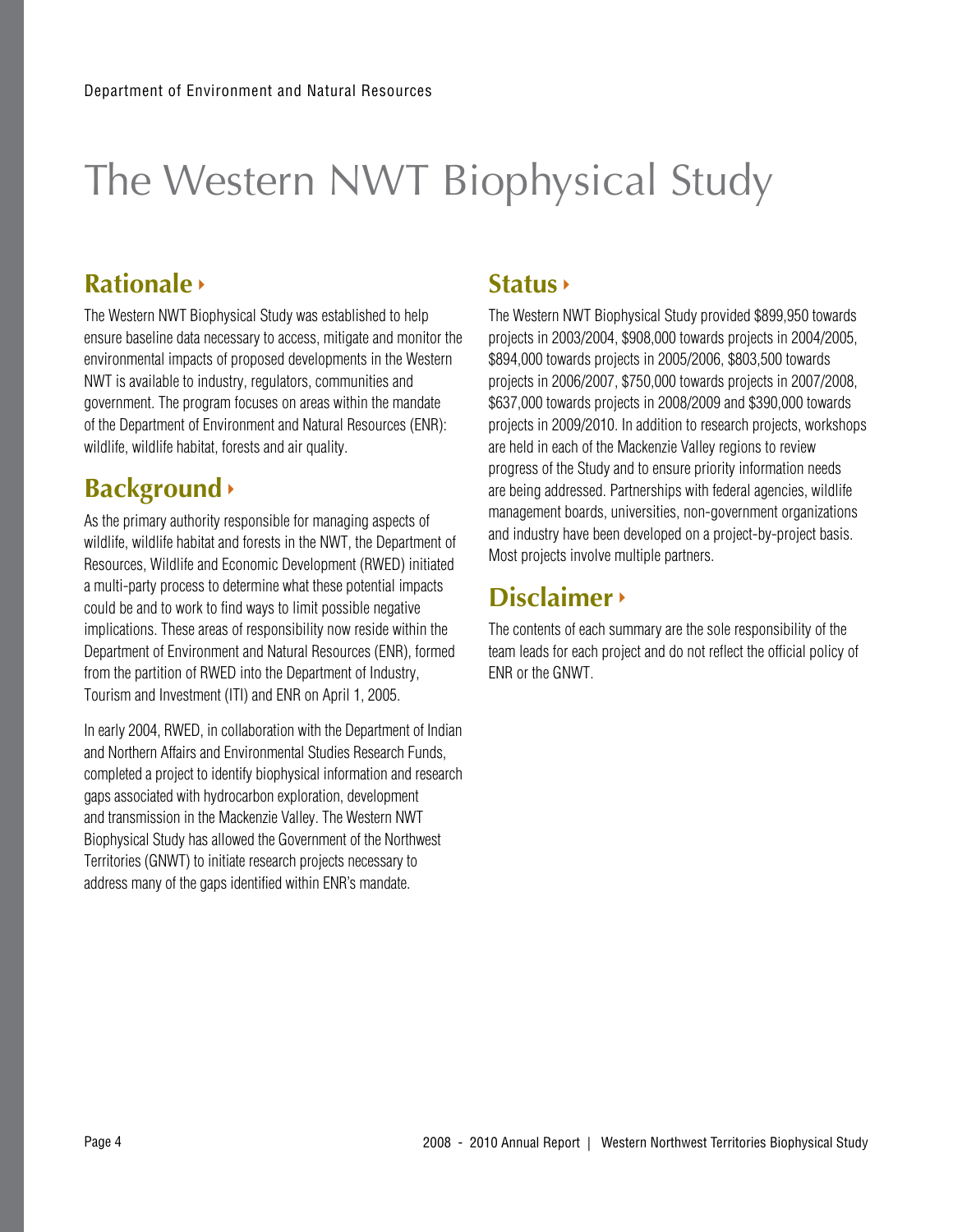## **INTRODUCTION**

Department of Environment and Natural Resources

## ENR Administrative Regions of the NWT



2008 - 2010 Annual Report | Western Northwest Territories Biophysical Study Page 5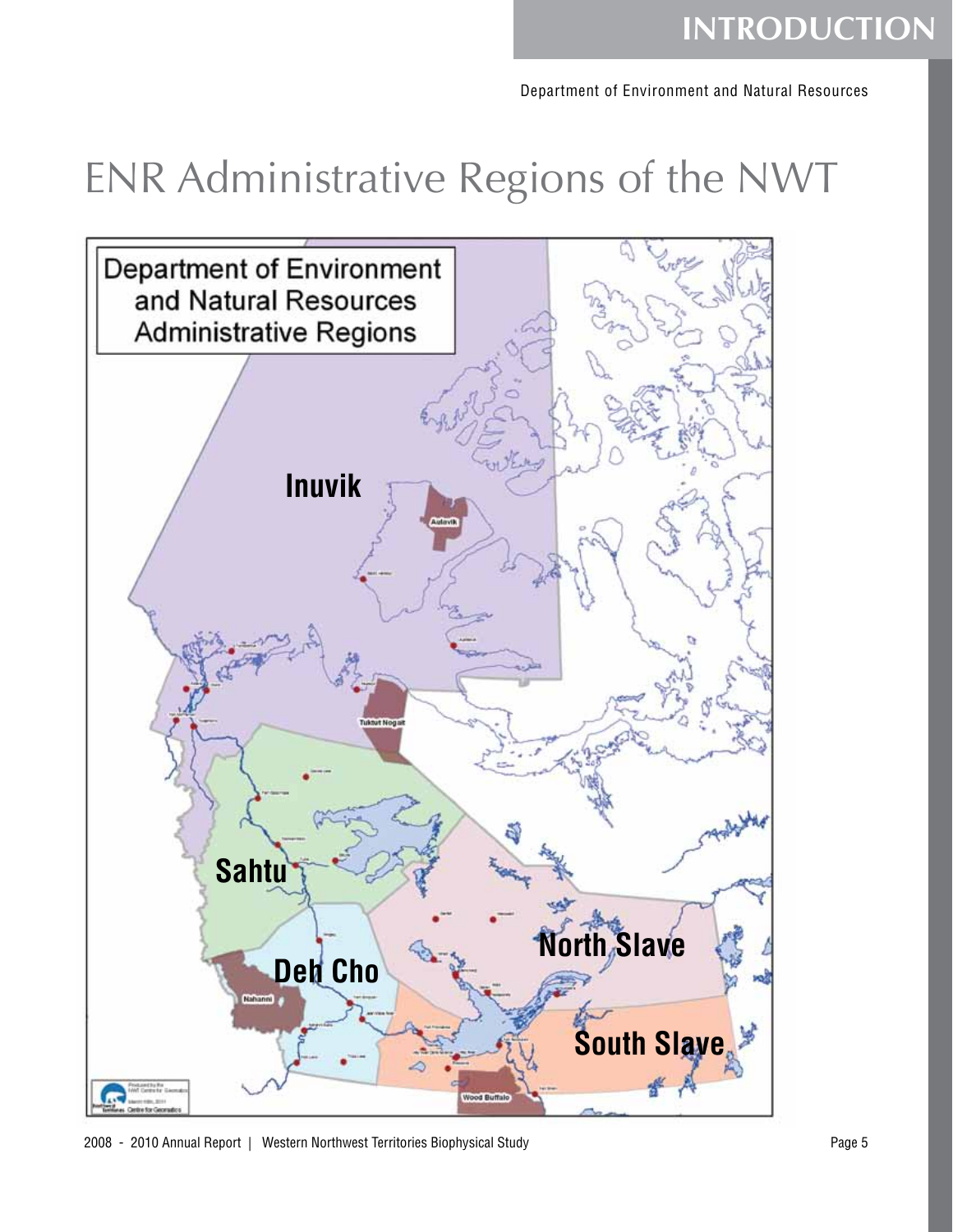## Research Project Summary Structure

Project summaries contain a short caption denoting the lead agency responsible for the project and the location where work was conducted according to the ENR Administrative Regions of the NWT. Each summary also contains:

### **Rationale**

A short paragraph describing why the project was conducted and its importance to the Western NWT Biophysical Study.

### **Objectives**

A description of the main objectives of the project.

## **Methods and Information Collected**

A brief description of where the work was conducted, how the project was conducted and what information was collected.

### **Results and Deliverables**

A summary of the results, reports and deliverables generated.

### **Long-term Plans and Recommendations**

A summary of the long-term plans for the project and recommendations generated from project results.

### **Partners**

A list of organizations that were involved in the project.

## **Funding**

A list of organizations that provided funding for the project.

### **Contacts**

Contact information for research team leads.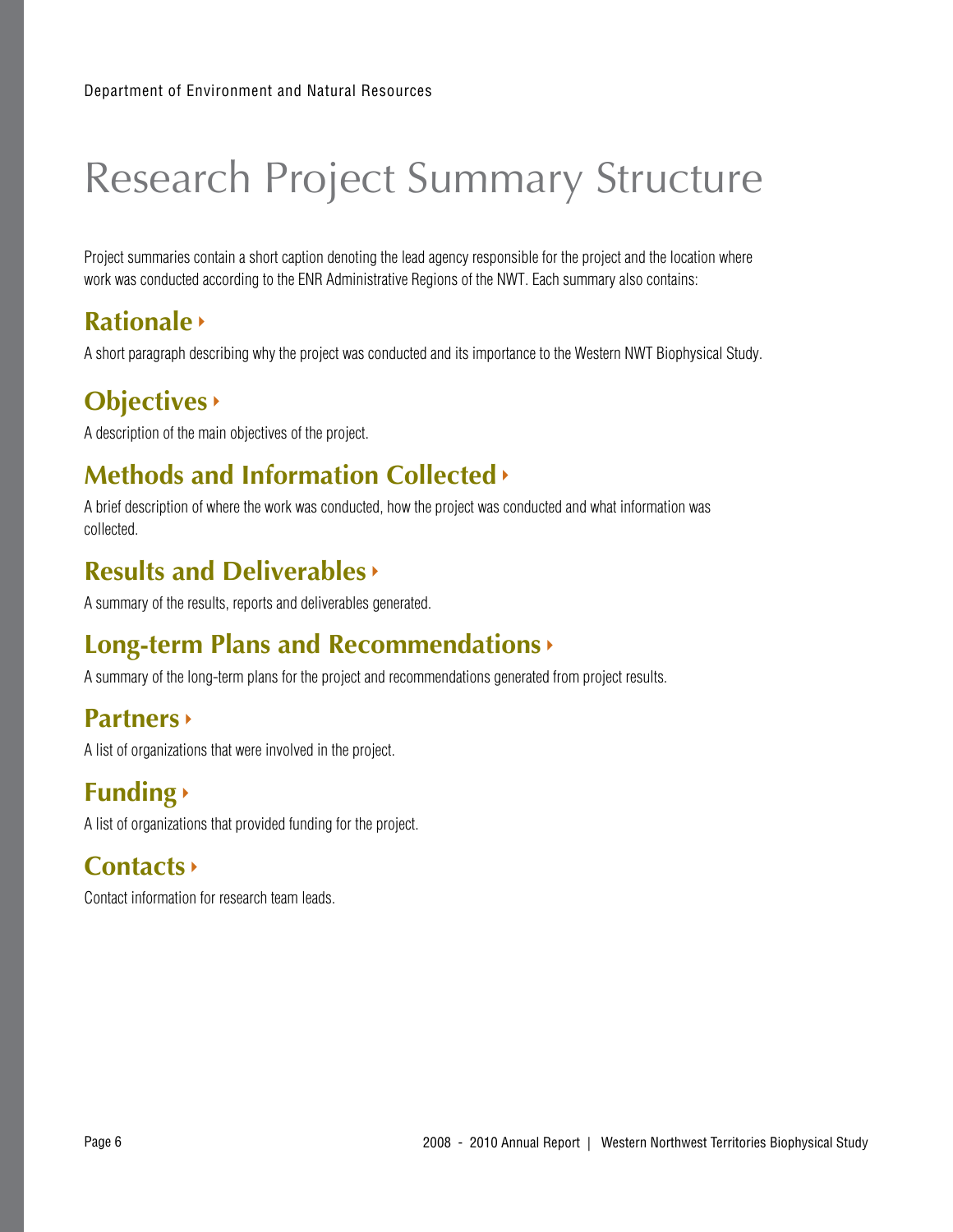#### Department of Environment and Natural Resources

# Ecology of Boreal Woodland Caribou in the Lower Mackenzie Valley

Period: April 2008 – March 2010 Main Investigator: Marsha Branigan, Manager Wildlife Management, Environment and Natural Resources, Inuvik Region

### **Location**

Gwich'in Settlement Area.

### **Rationale**

Boreal woodland caribou are listed as Threatened under the federal Species at Risk Act. A National Recovery Plan is being developed and an NWT Conservation and Action Plan has been completed.

Until recently, little scientific knowledge was available for boreal ecotype woodland caribou (Rangifer tarandus caribou) that occur along the Mackenzie River Valley from the NWT/Alberta border to the area of the Mackenzie Delta. The Mackenzie Gas Project Pipeline will cross through the study area. The process requires sound baseline scientific and traditional knowledge.



Photo Credit: T. Davison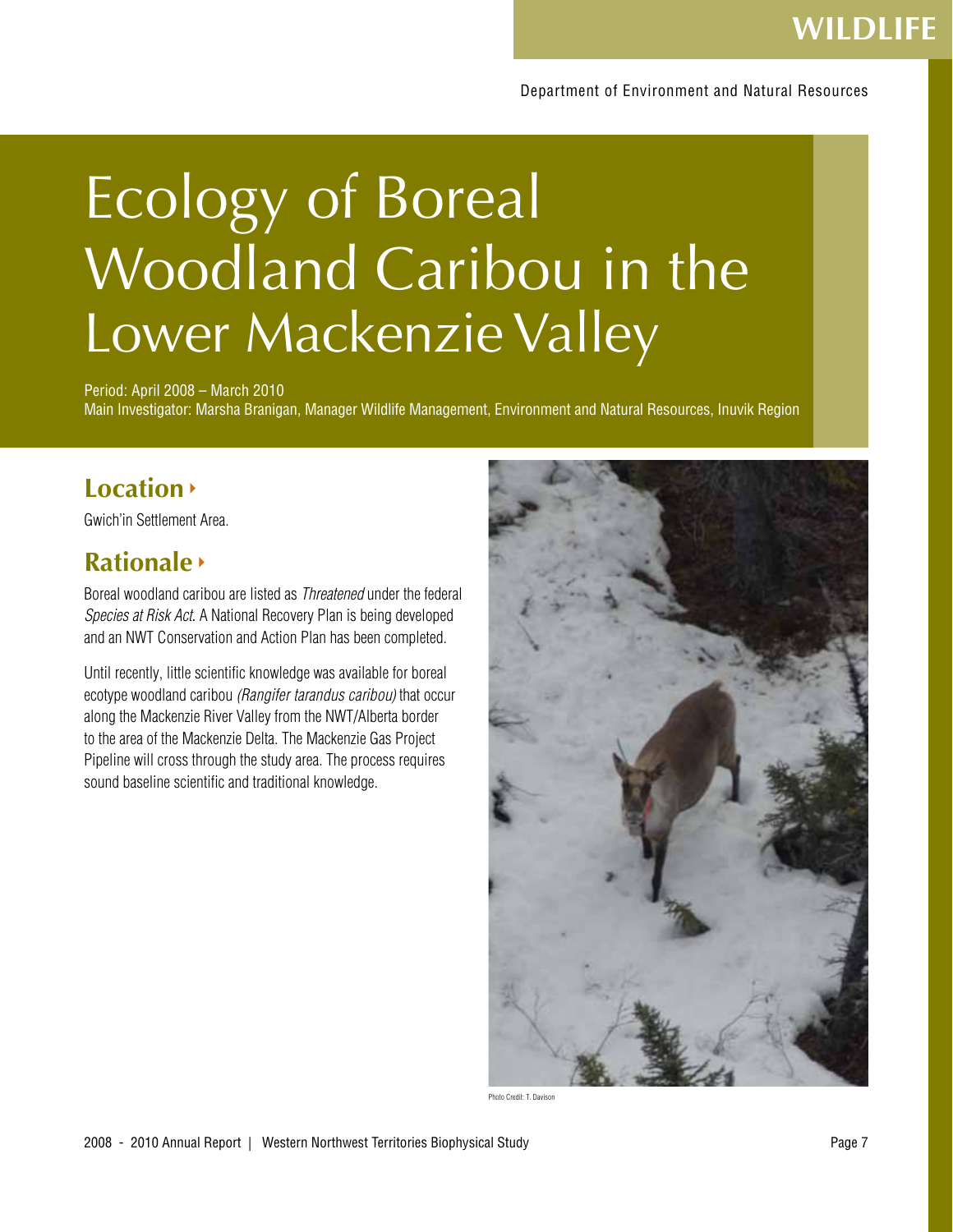### **Objectives**

- Obtain estimates of home range size and seasonal movements of adult females and adult males.
- Determine patterns of habitat use and selection including use of areas burned by wildfires and use of area in relationship to man-made linear features such as seismic lines.
- Map the relative probability of occurrence of boreal woodland caribou across the Gwich'in Settlement Area using caribou use (satellite tracking) data and existing Landsat TM based vegetation maps.
- Identify seasonal habitats that may be limiting for boreal woodland caribou in the Gwich'in Settlement Area.
- Obtain estimates of productivity, recruitment and survival (calf and adult female) rates.
- To provide baseline information on caribou ecology prior to the construction phase of the proposed Mackenzie Gas Pipeline and possibly during the construction phase and provide the opportunity to compare with animals collared after the pipeline construction phase.

## **Methods and Information Collected**

Telemetry flights are conducted three times a year (April, May/ June and October) to locate collared cow caribou. Composition of the group and whether the collared cow has a calf at side are recorded.

GPS and satellite collars are monitored remotely throughout the year.

### **Results and Deliverables**

Ten new collars were deployed; three of these replaced ones on animals already collared. Late winter 2008, ten collars were located and there was an overwinter calf survival rate of 60%.

During calving, 19 collars were located and all collared cows were pregnant. Twelve collared cows were located during the fall survey in October 2008 with a calf survival of 75%.

Three of the caribou collars went stationary that year, one caribou died, one collar released and one collar was not located.

### **Long-Term Plans and Recommendations**

Collared caribou will continue to be monitored until the last collars release in August 2011.

There are no plans to collar additional boreal woodland caribou in the region at this time as baseline data collection is complete.

### **Partners**

- **Environment and Natural Resources**
- Gwich'in Renewable Resource Board (GRRB)

### **Community Involvement**

Assistants are hired from local communities of Inuvik and Tsiigehtchic. Results presented to GRRB and Renewable Resources Councils (RRCs).

### CONTACT:

Marsha Branigan, Manager Wildlife Management Environment and Natural Resources P.O. Box 2749 Shell Lake, NT X0E 0T0 P: (867) 678-6670 E: marsha\_branigan@gov.nt.ca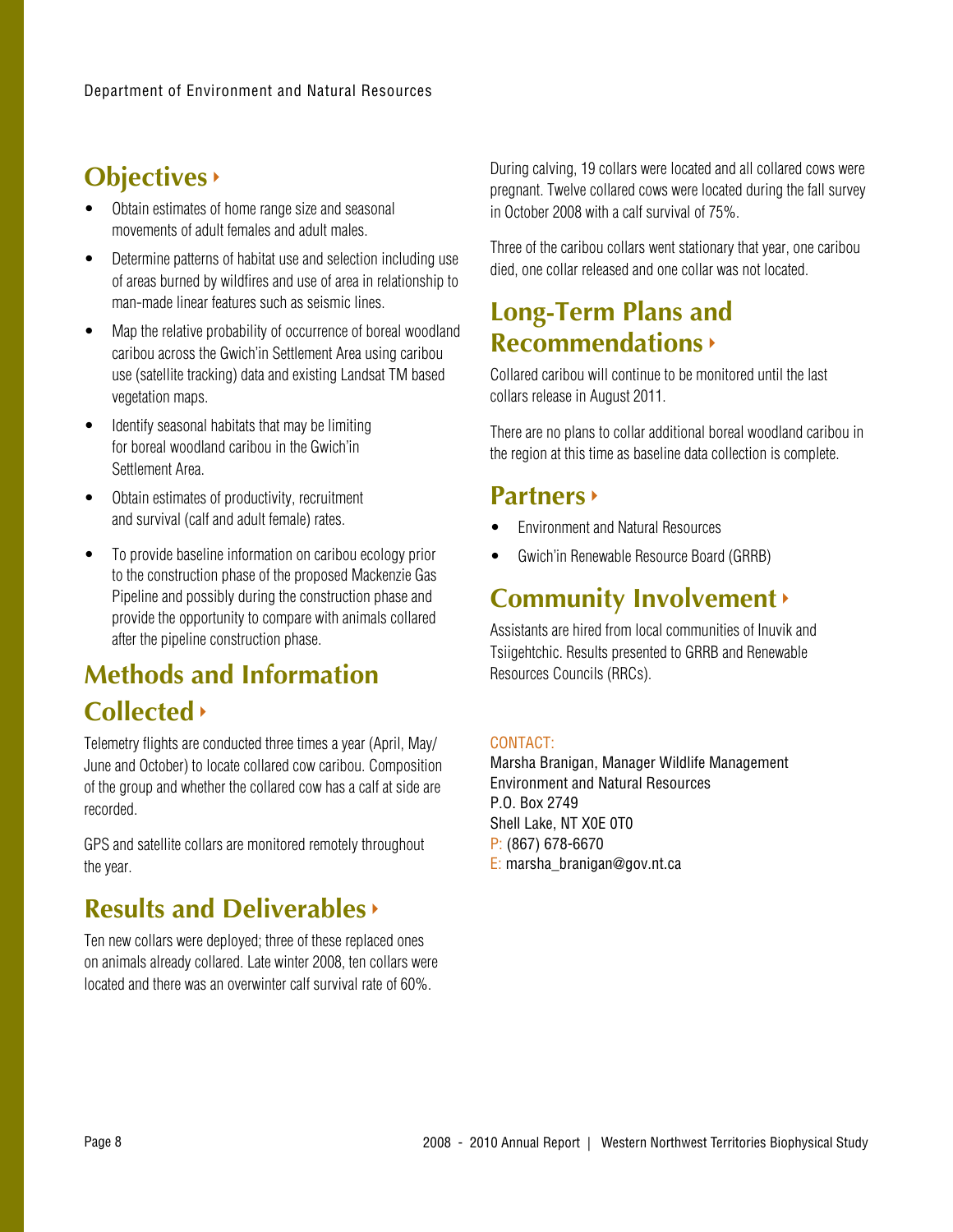## **WILDLIFE**

Department of Environment and Natural Resources



## Locations of Boreal Woodland Caribou During Calving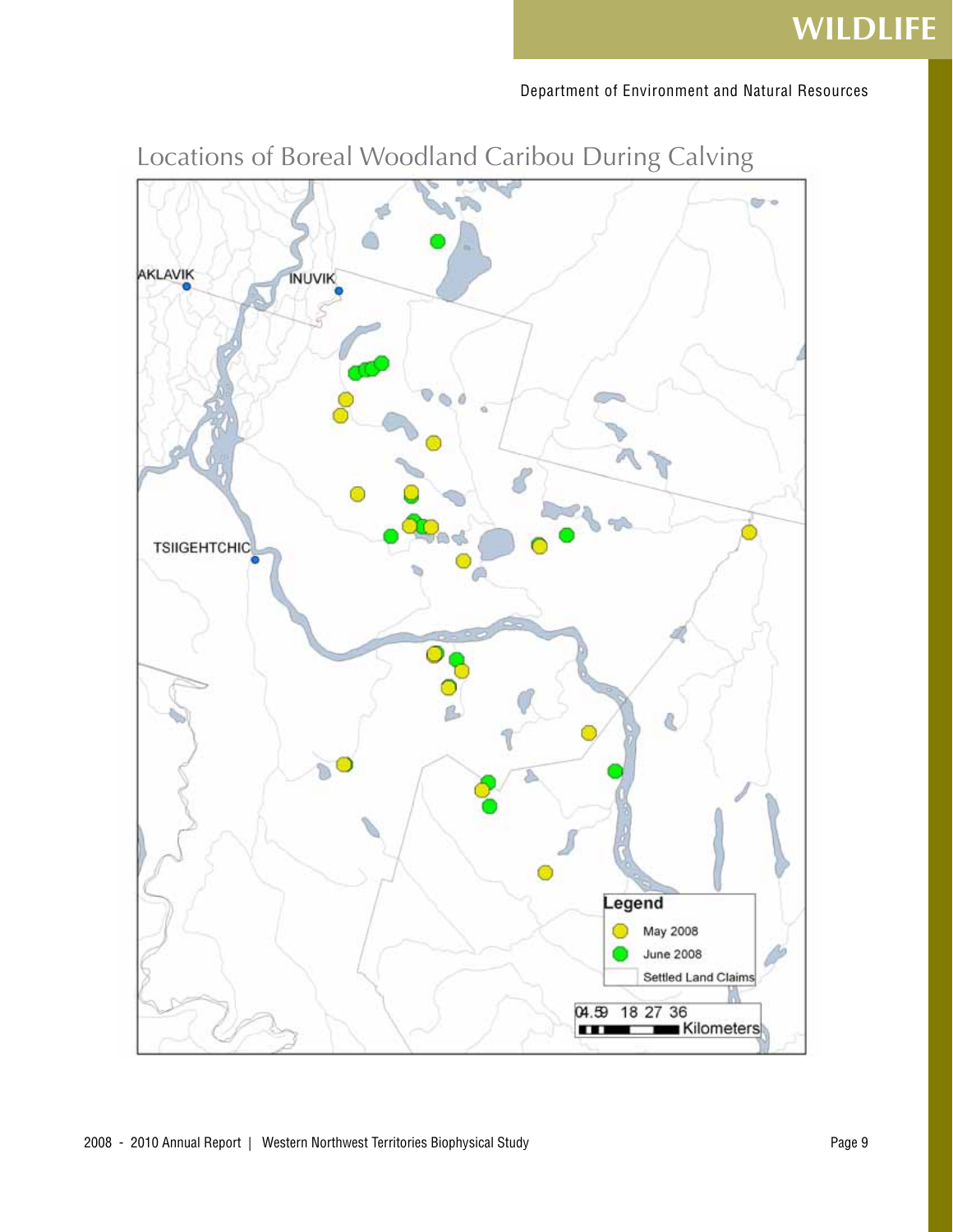

Locations of Boreal Woodland Caribou in Fall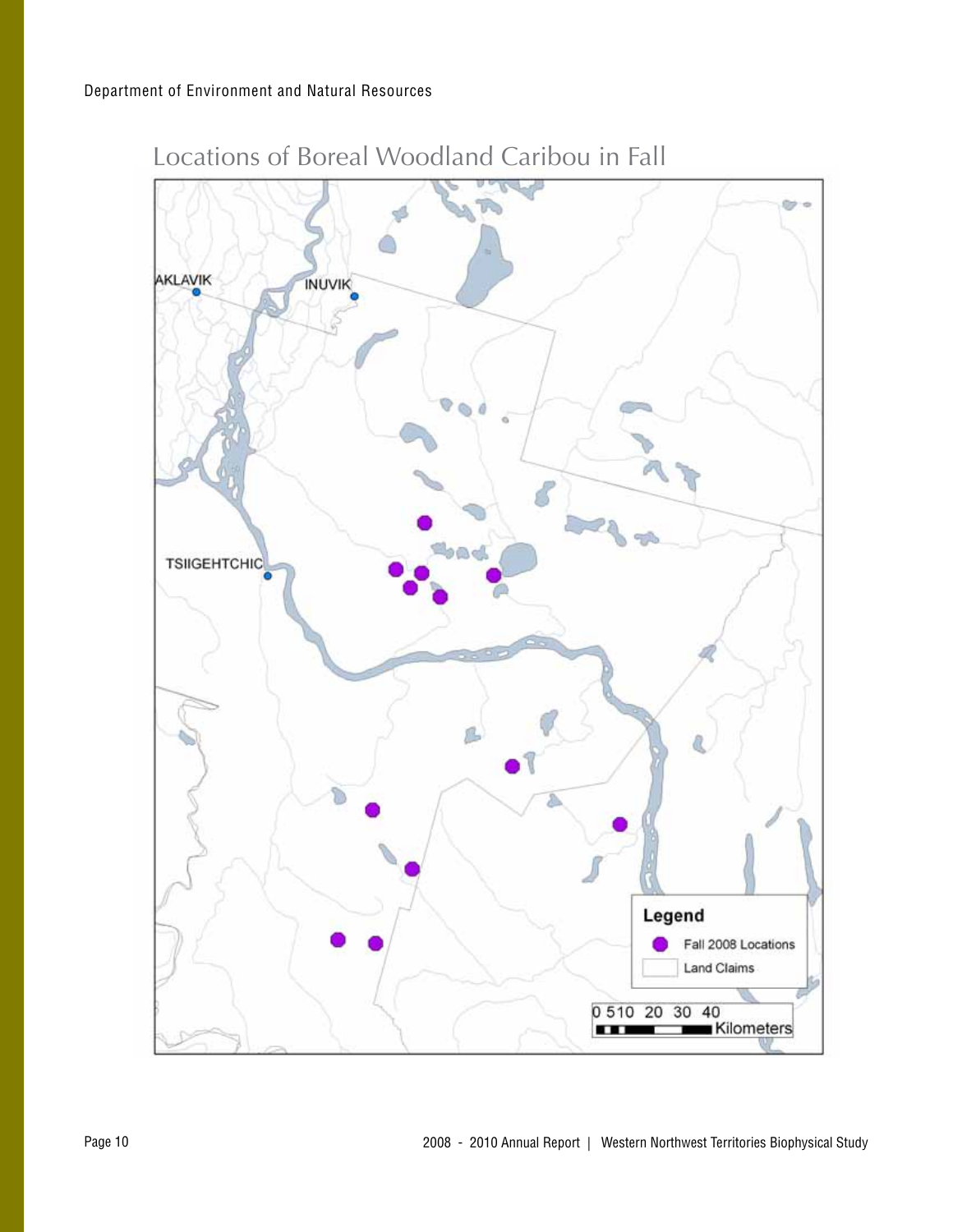

Locations of Boreal Woodland Caribou in Late Winter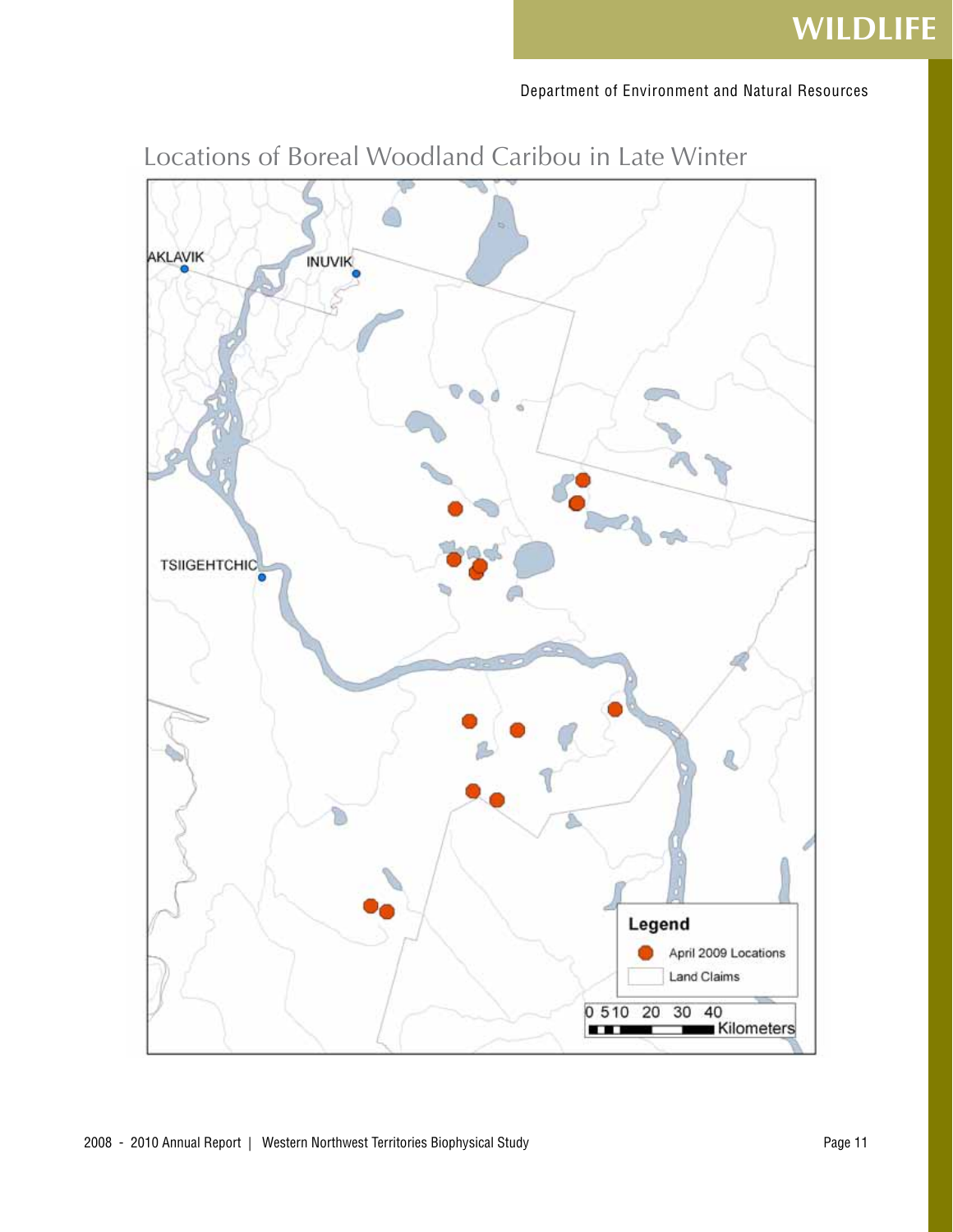## Seasonal Range Use and Movement Patterns of Boreal Caribou in the Dehcho

Period: 2008 – 2010

Main Investigator: Nic Larter, Regional Biologist, Environment and Natural Resources, Dehcho Region



Photo Credit: D. Allaire

### **Location**

The study area includes both the south central and north central portions of the Dehcho, roughly bounded to the north by Blackwater Lake, to the south by the 60th parallel, to the east by the Redknife Hills (south) and the Horn Plateau (north), and to the west by the Liard Highway 7 (south) and the Mackenzie River (north). Caribou collared in this area do not respect these arbitrary borders.

### **Rationale**

Boreal caribou are listed as Threatened in Canada under the federal Species at Risk Act. The cumulative effects of natural and manmade disturbance have been implicated in the declining numbers of this species. Similar studies were initiated during 2002-2004 throughout the range of boreal caribou in the NWT including the Inuvik, Sahtu, South Slave and Dehcho regions.

In partnership with Sambaa K'e Dene Band, ENR initiated this

study in March 2004 by deploying radio collars on caribou in the Sambaa K'e traditional lands. The main study goals were to assess the basic ecology of boreal caribou and collect baseline data on caribou inhabiting areas subjected to limited human disturbance. In partnership with Liidlii Kue First Nation and the Fort Simpson Métis, ENR extended the study in March 2005 when radio collars were deployed on caribou in the Ebbutt Hills area.

Preliminary DNA analyses indicate that the historical gene flow of boreal caribou in the NWT occurred in both a north-south and east-west direction. Boreal caribou residing in the central Dehcho provided an opportunity to collect key genetic data on historical gene flow corridors of boreal caribou and to collect important ecological baseline data in an area of their range that already has one pipeline traversing it and falls within the proposed route of the Mackenzie Gas Pipeline.

With the success of the initial deployments of collars in 2004 and 2005, there was interest by other Dehcho First Nations in having collars deployed in their traditional lands. Following community consultations, deployments in 2006, 2007 and 2008 included caribou residing in the traditional lands of Jean Marie River First Nation, Pehdzeh Ki First Nation, Nahanni Butte Dene Band, Acho Dene Koe Band and Ka'a'gee Tu First Nation.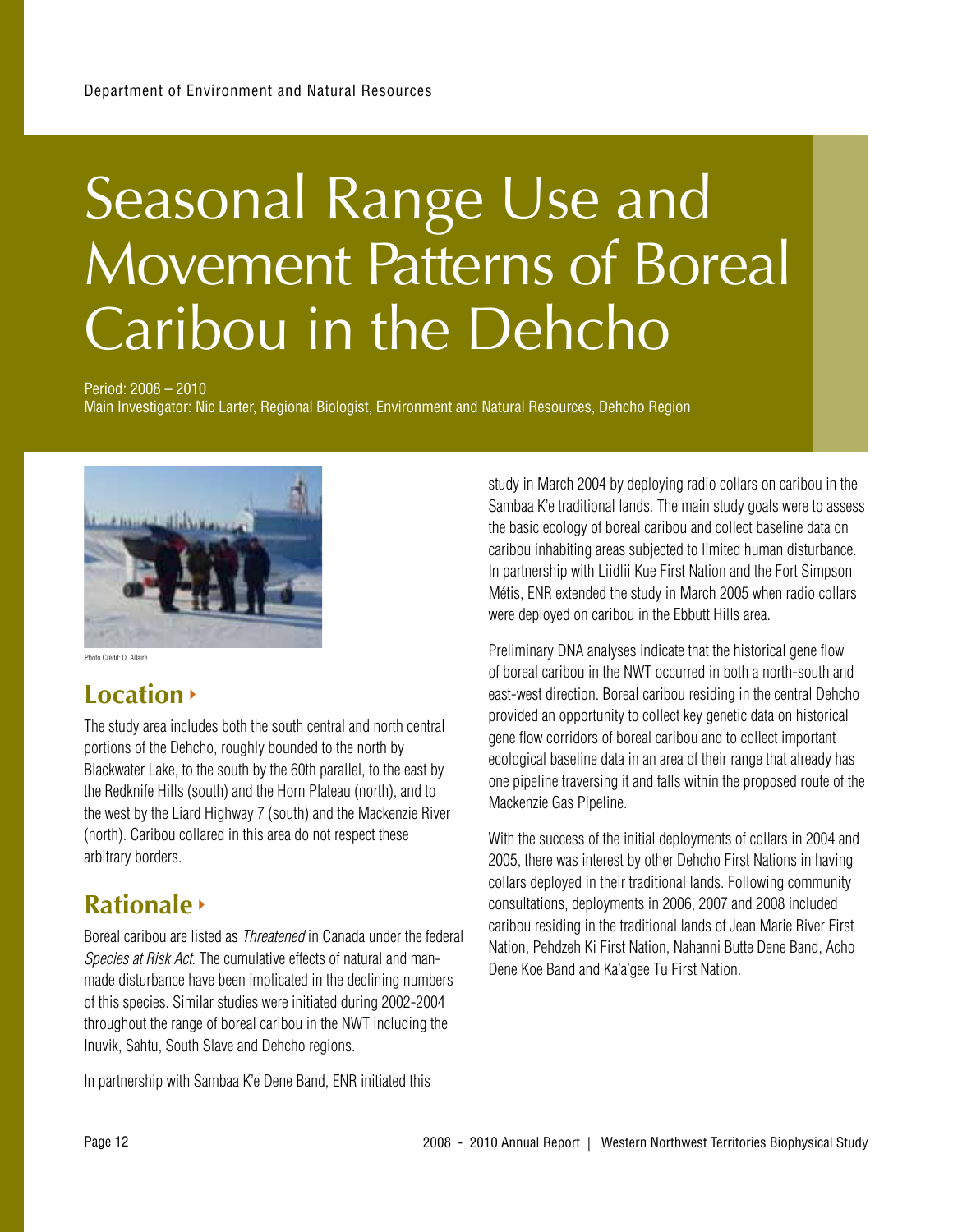## **Objectives**

- To ensure enough collars are deployed on female caribou to document seasonal range use of female caribou over multiple years in areas of the boreal caribou range which has had limited fire and seismic disturbance and areas of the boreal caribou range which has had industrial impacts like the Enbridge Pipeline.
- To ensure enough collars are deployed on female caribou to document seasonal movements of female caribou over multiple years thus permitting us to assess the fidelity in seasonal movements and range use over a maximum fouryear period.
- • To ensure enough collars are deployed on female caribou to determine the period of calving and whether or not boreal caribou in this area tend to congregate in calving areas.
- To collect detailed daily movements of individual females residing throughout the study area over a minimum threeyear period.
- To provide baseline information on caribou ecology in the Arrowhead area prior to additional industrial exploration and activity.
- To document calf production, late-winter female to calf ratios and estimate adult female survival and other demographic parameters.
- To provide additional ecological data on boreal caribou as part of the requirements for procuring Protected Area Status for lands of interest in the Trout Lake, Wrigley, Jean Marie River and Kakisa areas.
- To ensure an adequate sample size of functioning collars on caribou for future population monitoring.

### **Methods and Information Collected**

- Adult female caribou were live-captured using net-gunning techniques approved by the ENR Animal Care Committee and used in previous collar deployments; 18 collars (Telonics) were deployed on female caribou in February 2009 and February 2010.
- Handling caribou is kept to a minimum. Biological samples collected include hair, blood, feces and neck measurements.
- In 2009 we deployed three Gen IV GPS collars (TGW-4680) and six refurbished Gen III GPS collars (TGW-3680). All provide three locations daily for an approximate 40-month life span. We also deployed nine refurbished satellite collars (ST-20) with a duty cycle that provides two locations daily during the peak calving peak period and have a 48-month lifespan. All of these collars will provide adequate movement data to permit us to determine the date and location of a calving event. All collars are equipped with VHF beacons and programmed release mechanisms.
- All collars were deployed in areas requested by First Nations involved in the project.
- • Blood and fecal samples were submitted for a variety of lab analyses.
- Collars that released from live animals were retrieved and collars were retrieved from animals that had died. All collars were refurbished for redeployment.
- Limited aerial relocation flights were conducted to locate animals wearing VHF collars.
- An early June survey to locate collared females and the presence of calves was limited to females with VHF or old satellite collars. Calving events were determined for all females with GPS collars based upon analysis of their daily movement.
- A March survey was conducted to document the number of collared females still with calves of the year.

A complete review of all results of the program was presented, discussed and well received at the biannual Dehcho regional wildlife workshop in October 2008 and will be at the October 2010 workshop.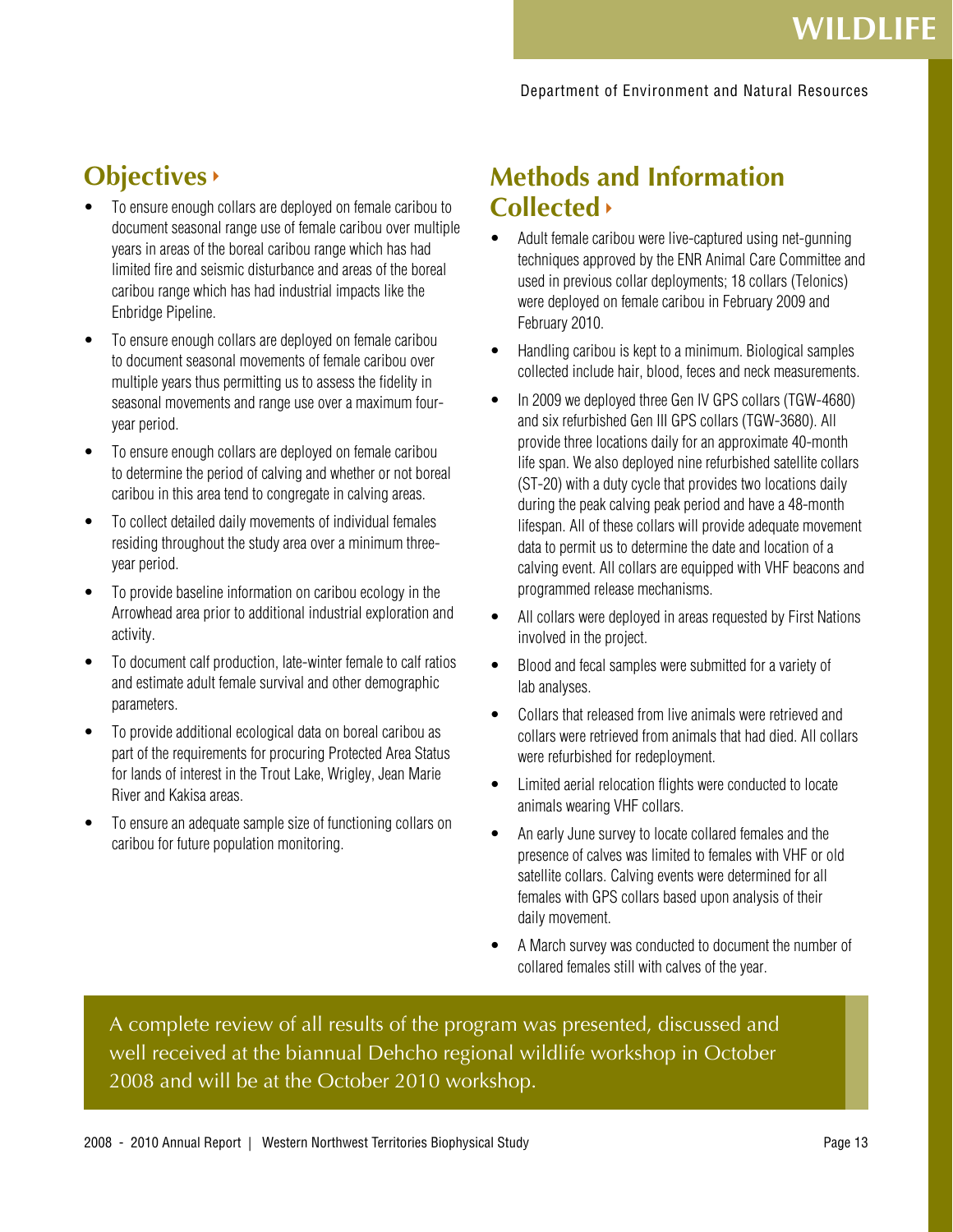### **Results and Deliverables**

- Posters showing caribou ranges over a three month period are produced quarterly and distributed to First Nation partners on an ongoing basis.
- Community meetings and consultation are conducted annually on an ongoing basis.
- Survey results have been circulated to all First Nation partners.
- The lab analyses of biological samples is ongoing; a paper on the presence of diseases and parasites in boreal caribou is currently in press.
- The Dehcho Boreal Caribou Progress Report (April 2010) was circulated to all partners and posted on the ENR website.
- • A complete review of all results of the program was presented, discussed and well received at the biannual Dehcho regional wildlife workshop in October 2008 and will be at the October 2010 workshop.
- A presentation was made at the Dehcho Naxehcho (elders) and Harvesters Gathering.

### **Long-Term Plans and Recommendations**

- Monitoring of collars should remain ongoing with flights to retrieve collars being made as required. Retrieved satellite and GPS collars should be refurbished for redeployment.
- Keeping as many GPS collars active as possible in the study is preferable.
- Caribou collared with GPS and the newly programmed ST-20 collars need not be surveyed post calving because analysis of their daily movement patterns can determine if and when they calved.
- All satellite collars retrieved will be programmed so they can determine calving events, thus eliminating the need for June surveys of calf production.
- Meetings to discuss the caribou program with our partners will be ongoing.
- At the Dehcho regional wildlife workshop (October 2008) the program was reviewed and critiqued by representatives from all Dehcho First Nations, recommendations to continue the

program were made.

• The 2010 regional wildlife workshop will have an open forum review of the program.

### **Partners**

- **Fnvironment and Natural Resources**
- Sambaa K'e Dene Band
- Nahanni Butte Dene Band
- Jean Marie River First Nation
- Fort Simpson Métis Local
- **Liidlii Kue First Nation**
- Pehzdeh Ki First Nation
- Acho Dene Koe Band
- • Ka'a'gee Tu First Nation

### **Community Involvement**

At annual community meetings and biannual regional wildlife workshops, the caribou program is discussed in an open forum format. Community issues and concerns are addressed and collar deployment takes direction from these meetings. An annual application for wildlife research permitting provides additional avenues for community input. Local residents have participated in collar retrievals and in aerial reconnaissance flights when and if recommended by local First Nations. Because we all want to minimize animal harassment, collar deployment is contracted out to a professional team.

### CONTACT:

Nic Larter, Dehcho Regional Biologist Environment and Natural Resources P.O. Box 240 Fort Simpson, NT X0E 0N0 P: (867) 695-7475 E: nic\_larter@gov.nt.ca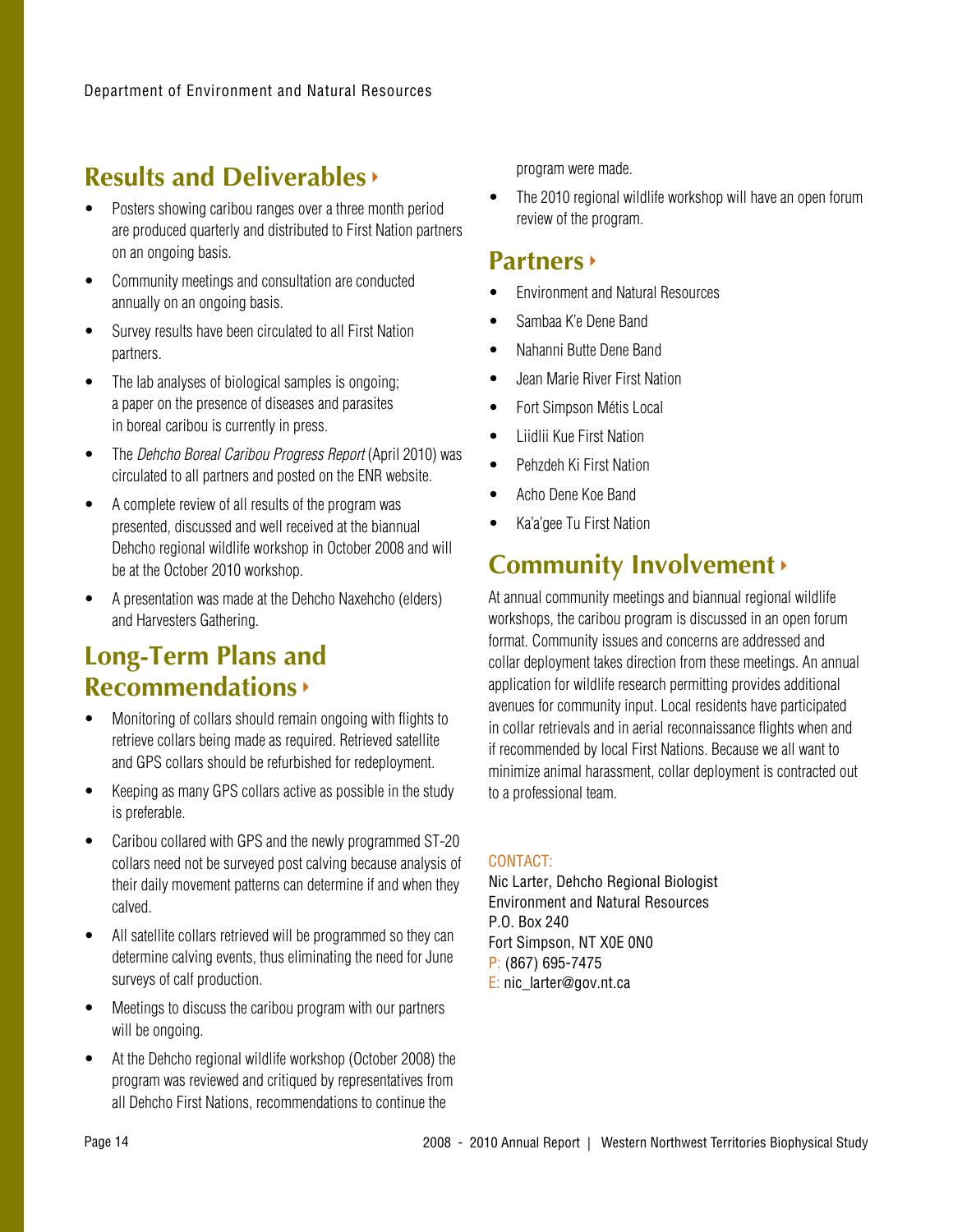## Boreal Caribou Population Trends and Habitat Use in the Hay River Lowlands and Cameron Hills/Bistcho Lake Area

Period: January 1 to December 31, 2009 Main Investigator: Allicia Kelly, Regional Biologist, Environment and Natural Resources, South Slave Region



### **Location**

The combined study area is bounded by Hay River to the east, the Mackenzie River and Great Slave Lake to the north, the Redknife and Kakisa Rivers to the west and the Hay River to the south.

### **Rationale**

Boreal caribou are listed as a Threatened species under the federal Species at Risk Act. The cumulative effects of habitat destruction, hunting, disturbance by humans (including roads, seismic lines and pipelines) and predation (by wolves and black bears) are implicated in the decline of boreal caribou. The results from this study will assist in assessing the status of this nationally threatened species in the NWT under a new Species at Risk (NWT) Act. A proactive approach to monitoring is needed to ensure boreal caribou do not become a species at risk in the NWT and to ensure boreal caribou continue to be sustainable in the NWT. This approach is necessary because these caribou move through habitat between NWT and Alberta through habitat where there is timber harvesting and oil and gas exploration and development.

Photo Credit: K. Cox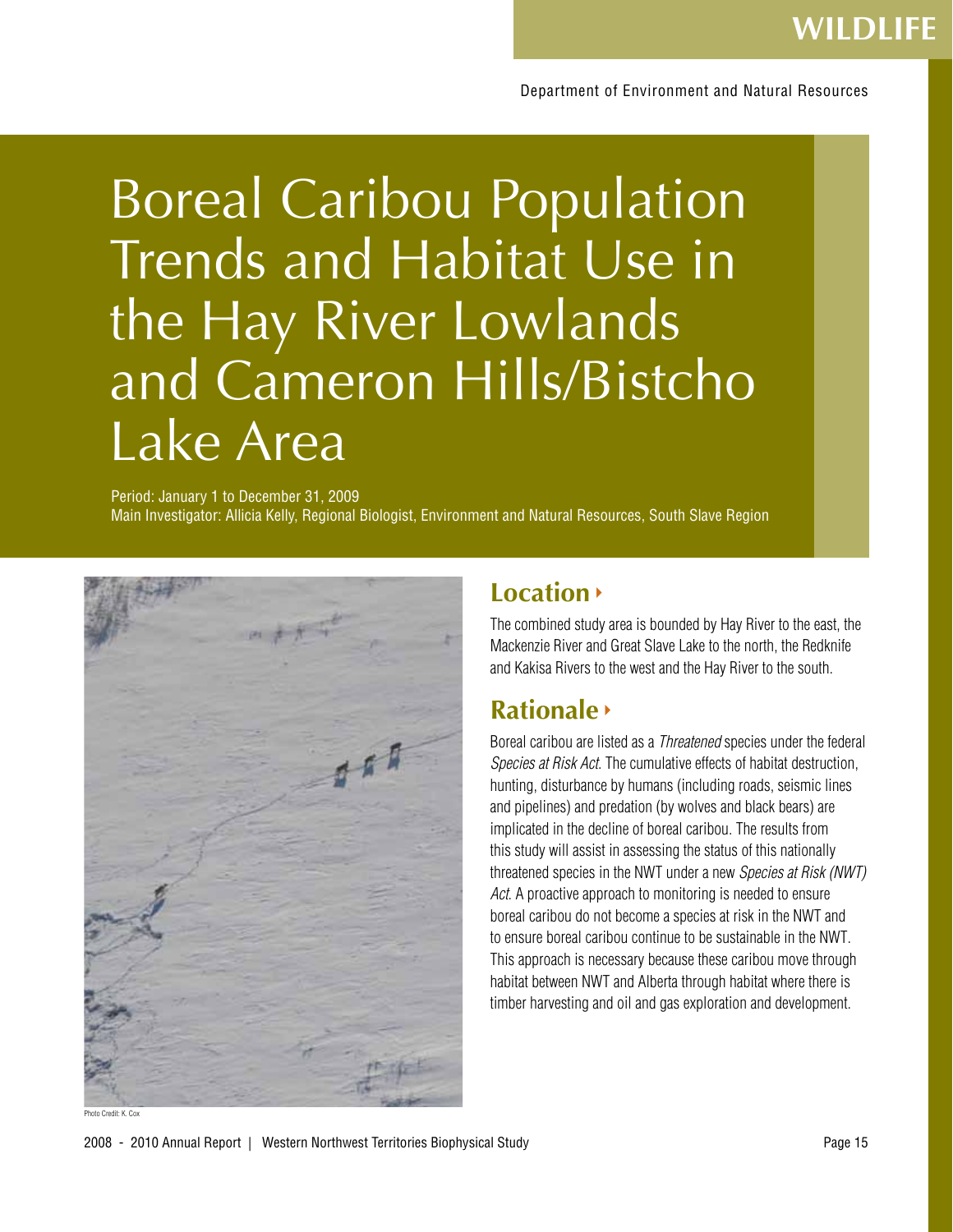### **Objectives**

- Monitor population demographics: adult female survival, calf production, ten-month calf recruitment, and population rate of increase.
- Document seasonal range use, annual home ranges and fidelity to calving areas of adult cows.
- Examine boreal caribou habitat use and selection in relation to natural and human caused landscape features.
- Monitor presence of disease and parasites (establish baseline database).

### **Methods and Information Collected**

- Between March 2003 and February 2008, 60 boreal caribou cows were collared in the Hay River Lowlands areas. Fiftyone (51) boreal caribou cows were collared in the Cameron Hills/Bistcho Lake area.
- Calf production is determined by assessing pregnancy rates collected from blood serum during the capture of cows during collaring, and by assessing movement rates of GPS-collared cows during the calving period (period of low movement rates is indicative of calving) or visual surveys for VHF collared cows.
- Cow survival was monitored with GPS collars and by visually locating cows during fixed-wing radio-tracking at the end of calving, mid-summer, fall and late winter.
- Calf recruitment was determined from aerial surveys in March by counting the number of calves and adults in each range associated with collared caribou. Other caribou found with the collared cow were classified as adult female, mature male and calf. Recruitment is expressed as ratio of calves per 100 adult cows.

### **Results and Deliverables**

- Presentations of findings have been delivered to communities including at the 2008 Dehcho regional wildlife workshop and the 2009 South Slave regional wildlife workshop.
- Annual progress reports (April 1 to March 31) have been produced.
- Analysis of collar and survey data is ongoing and information from this study has been included in draft papers that will be submitted to scientific journals.

### **Long-Term Plans and Recommendations**

- It is recommended that this program continue to collect information on seasonal movements and habitat use and continue monitoring demographic parameters in 2010.
- This study was initiated to collect data on boreal caribou, which were previously listed as *data deficient* in the NWT. This baseline study will continue for one more year (with existing collars), at which time boreal caribou research and monitoring needs in the South Slave region will be evaluated. A new program will be developed based on monitoring requirements and information gaps in partnership with First Nations and Alberta.

### **Partners**

**Fnvironment and Natural Resources** 

### **Community Involvement**

Community knowledge of boreal caribou habitat use was used to locate boreal caribou for the initial deployment of the radio collars. Community members participated as observers in some field surveys. Study results were presented and discussed at community meetings and regional wildlife workshops. Local First Nations review the application for a wildlife research permit each year.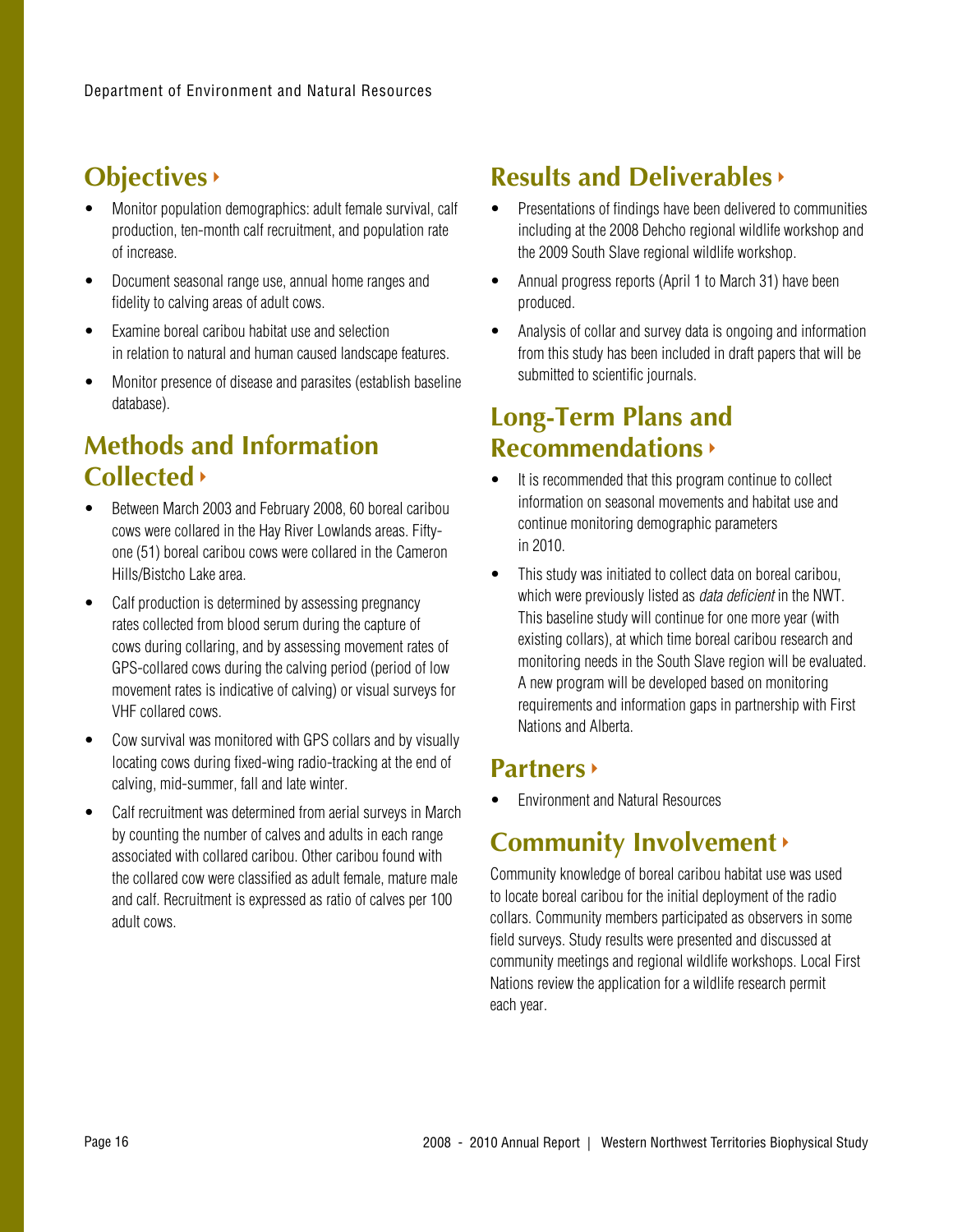## **WILDLIFE**

#### Department of Environment and Natural Resources



### Boreal Caribou Study Area

### CONTACT:

Allicia Kelly, Regional Biologist Environment and Natural Resources P.O. Box 900 Fort Smith, NT X0E 0P0 P: (867) 872-6408 E: allicia\_kelly@gov.nt.ca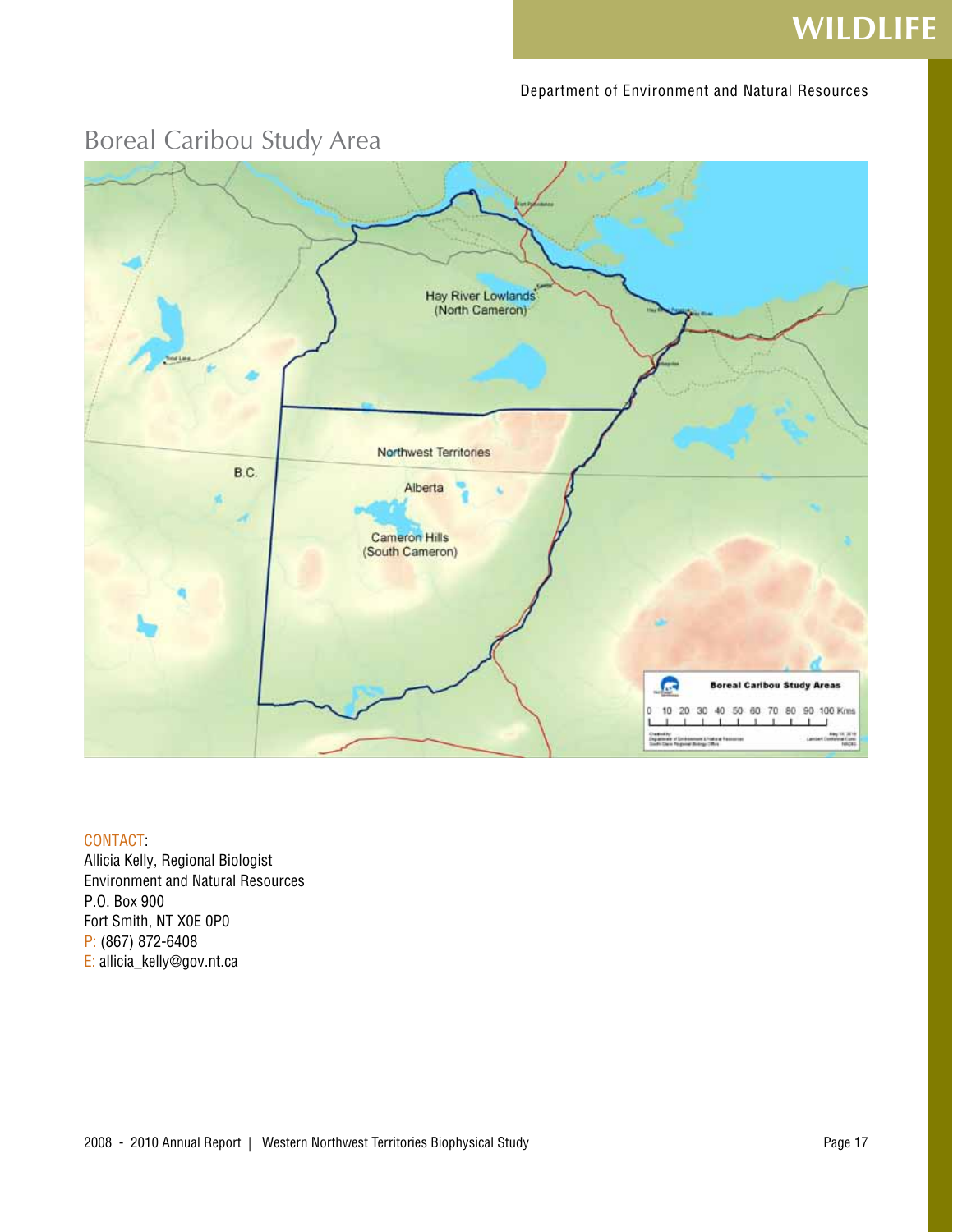## Boreal Woodland Caribou Response to Industrial Activity in the Summit-Keele Development Area, Sahtu Region

Period: 2008 – 2009

Main Investigator: Heather Sayine-Crawford, Cumulative Effects Biologist, Environment and Natural Resources, Sahtu Region



Photo Credit: B. Tracz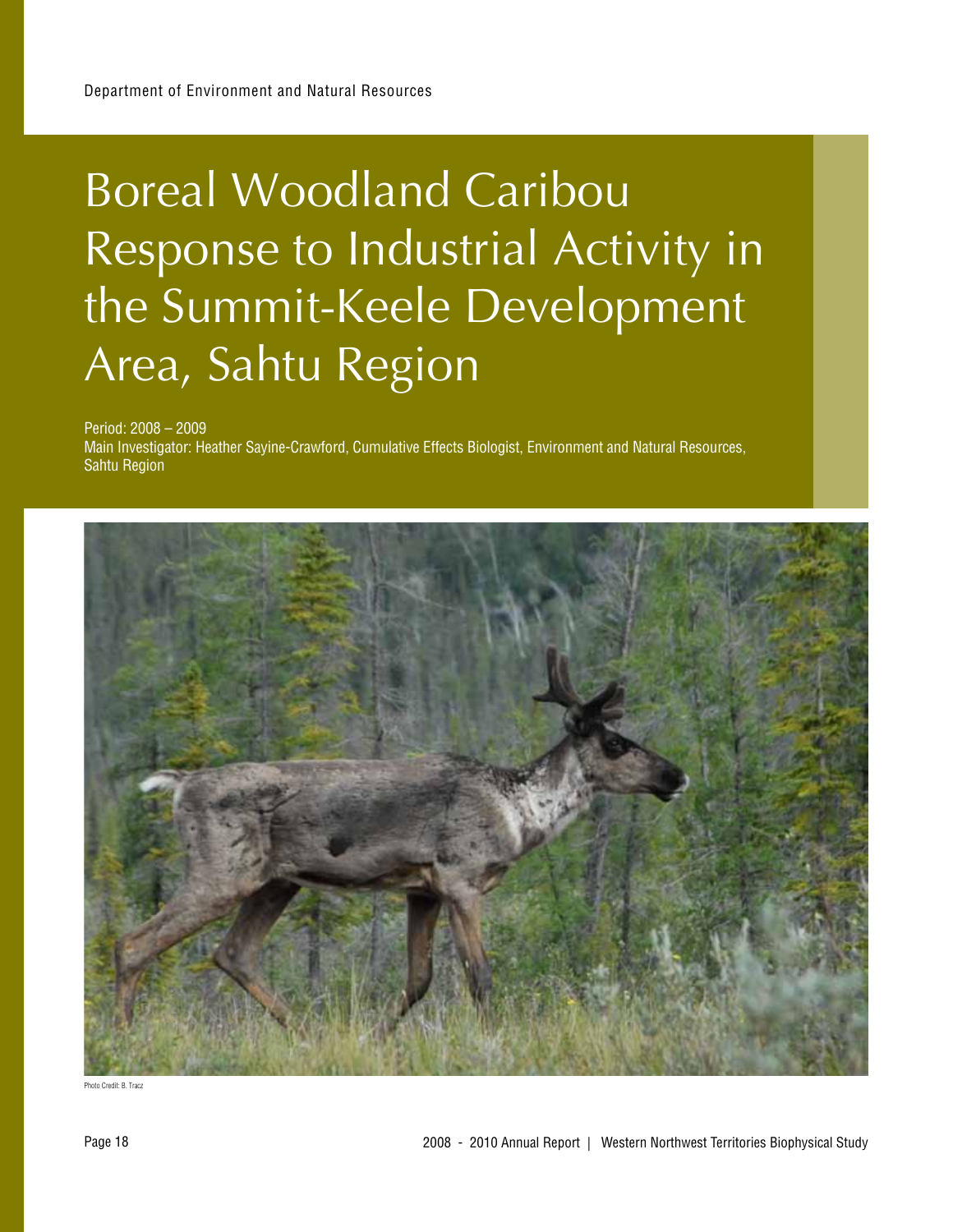#### Department of Environment and Natural Resources

### **Rationale**

A test well for hydrocarbons was drilled 55 km southwest of Tulita in 2004-05 by Husky Oil Operations Ltd. ('Husky'). The well was found to have very high production potential. At the time, Husky expressed considerable interest in additional construction of gathering systems and access. While there was recognition of the potential economic benefits to the region, concern was also expressed that these activities could present potential adverse affects to wildlife and their habitats, particularly for boreal woodland caribou. Therefore, a project was initiated to collect baseline data on boreal woodland caribou in the area; these data were collected through 2008-09.

### **Objectives**

- Determine the response of boreal caribou to industrial activity.
- Map seasonal home range and habitat use.
- Collect baseline population data for caribou in the Summit-Keele area.

### **Methods and Information Collected**

- Beginning in 2005, adult female boreal caribou were captured and fitted with GPS and satellite-tracked radio-collars.
- Digital maps were created using GIS software.
- Recruitment surveys were flown.
- Habitat use models (resource selection function models) were developed.
- Tissue, blood, and fecal samples were taken for genetic and parasite analyses.

### **Results and Deliverables**

- Collar location data were processed and stored.
- A project overview was provided to Environmental Monitors with the Tulita Renewable Resources Council (RRC) that were working at the Husky site.

### **Long-Term Plans and Recommendations**

Hydrocarbon development is not ongoing in the Summit-Keele area. Prospects for future development remain low until a decision is made on the proposed Mackenzie Gas Project. Baseline data collected will be analyzed and a final summary report prepared.

### **Partners**

- **Tulita Renewable Resources Council**
- Western NWT Biophysical Study
- Husky Oil Operations Ltd.

### **Funding**

- **Environment and Natural Resources Sahtu Region**
- Western Northwest Territories Biophysical Study

#### CONTACTS:

Heather Sayine-Crawford, Cumulative Effects Biologist Environment and Natural Resources P.O. Box 130 Norman Wells, NT X0E 0V0 P: (867) 587-3526 E: heather\_sayine-crawford@gov.nt.ca

Alasdair Veitch, Wildlife Management Supervisor Environment and Natural Resources P.O. Box 130 Norman Wells, NT X0E 0V0 P: (867) 587-3517 E: alasdair\_veitch@gov.nt.ca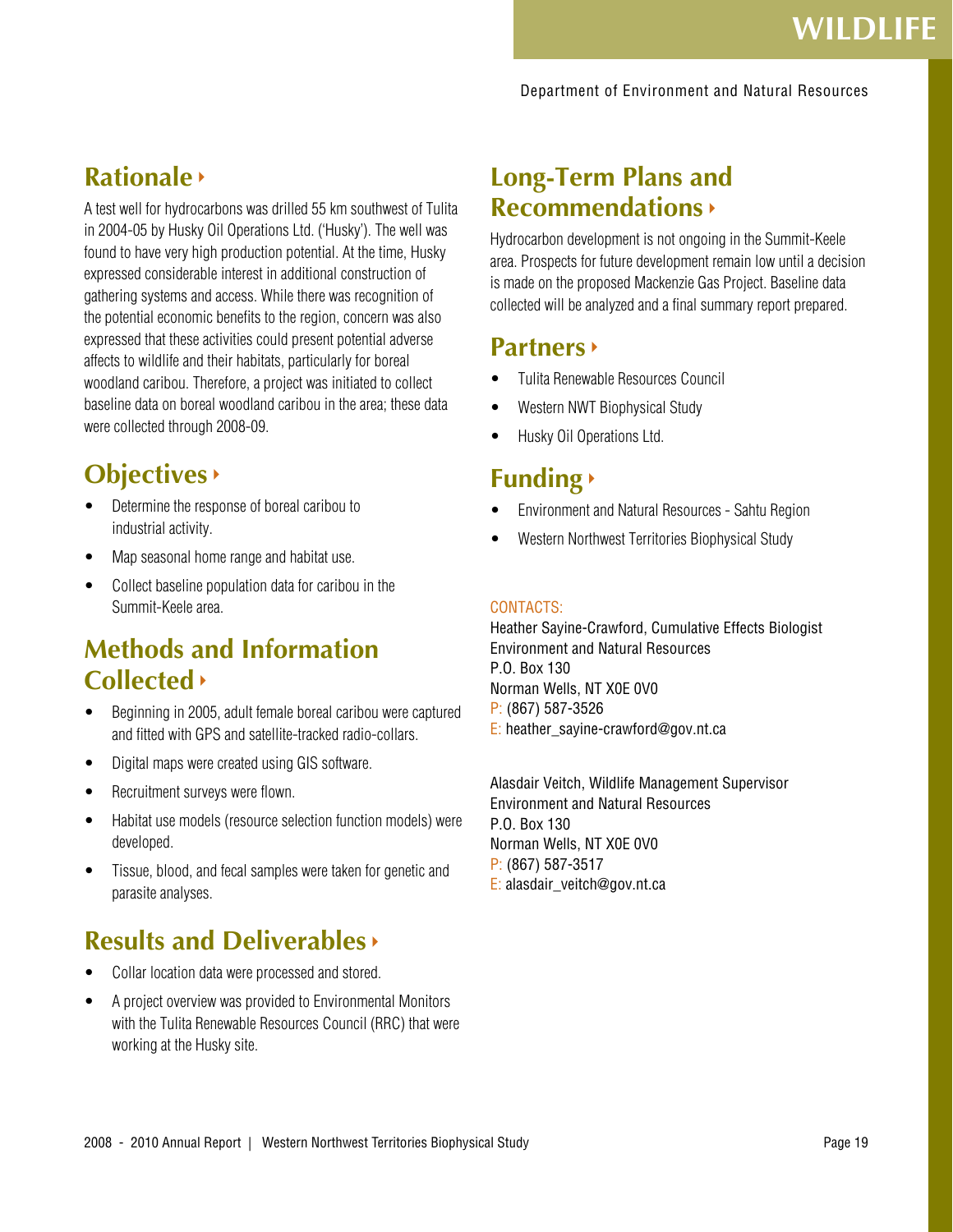

Boreal Woodland Caribou Collar Locations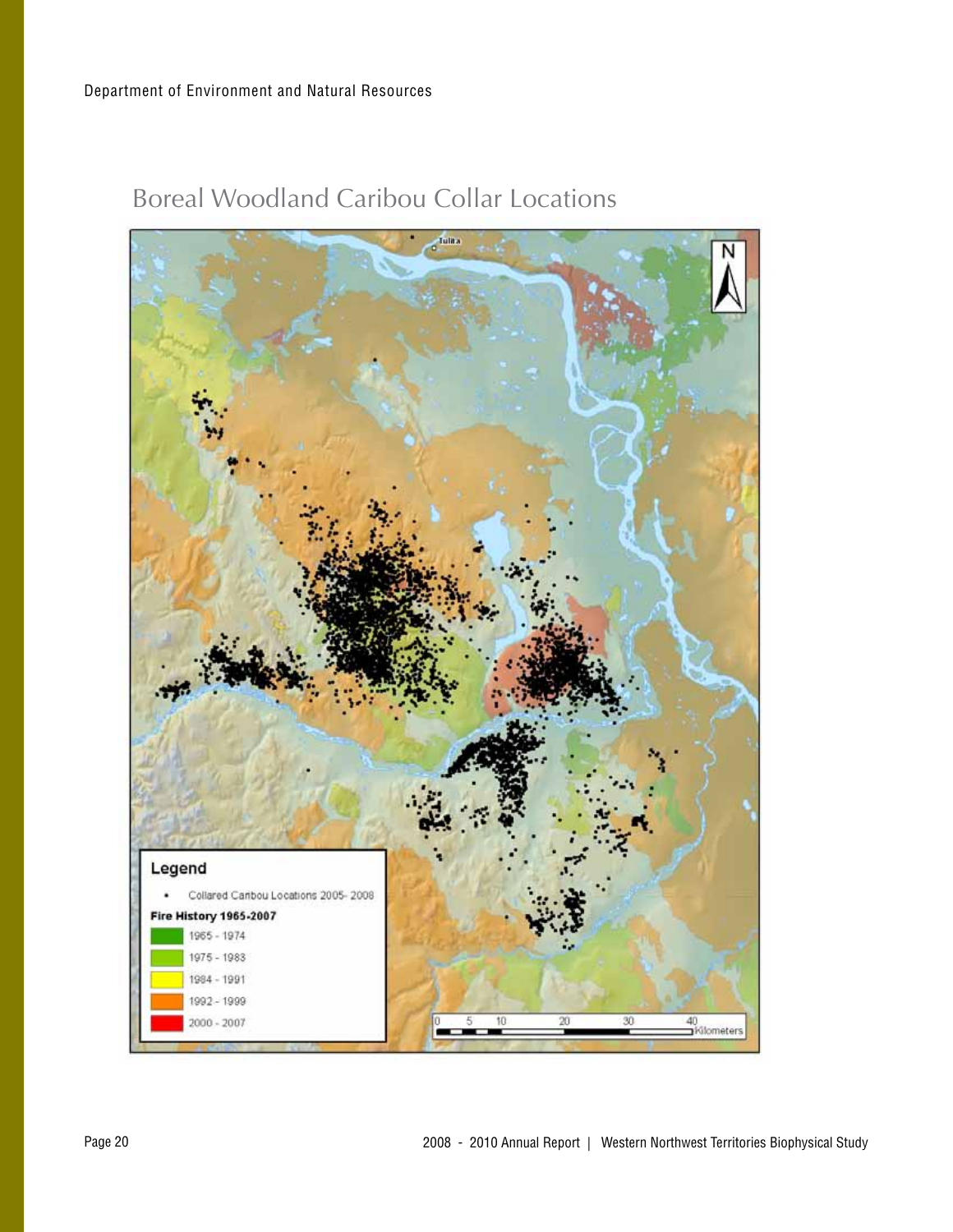## Ecology of Boreal Woodland Caribou in the Central Mackenzie River Valley

#### Period: 2008 – 2009

Main Investigator: Heather Sayine-Crawford, Cumulative Effects Biologist, Environment and Natural Resources, Sahtu Region



Photo Credit: B. Tracz

### **Rationale**

To collect baseline data on boreal woodland caribou in the NWT, which are listed as *Threatened* in Canada under the federal Species at Risk Act. Data will help assess any impacts of human activities and cumulative effects on boreal caribou and their habitats. The study provides a baseline that may contribute to further exploration of the impacts of climate change on boreal caribou populations.

### **Objectives**

- Identify, map and verify boreal woodland caribou habitats by season, with particular focus on groups along, or adjacent to, the proposed Mackenzie Valley pipeline and other areas of potential development in the Sahtu region.
- Collect baseline population data through a combination of GPS and satellite-tracked radio collars.
- Provide information to evaluate the current and potential implications of habitat loss and fragmentation, and cumulative effects of human activities and natural factors on boreal woodland caribou in the Mackenzie Valley.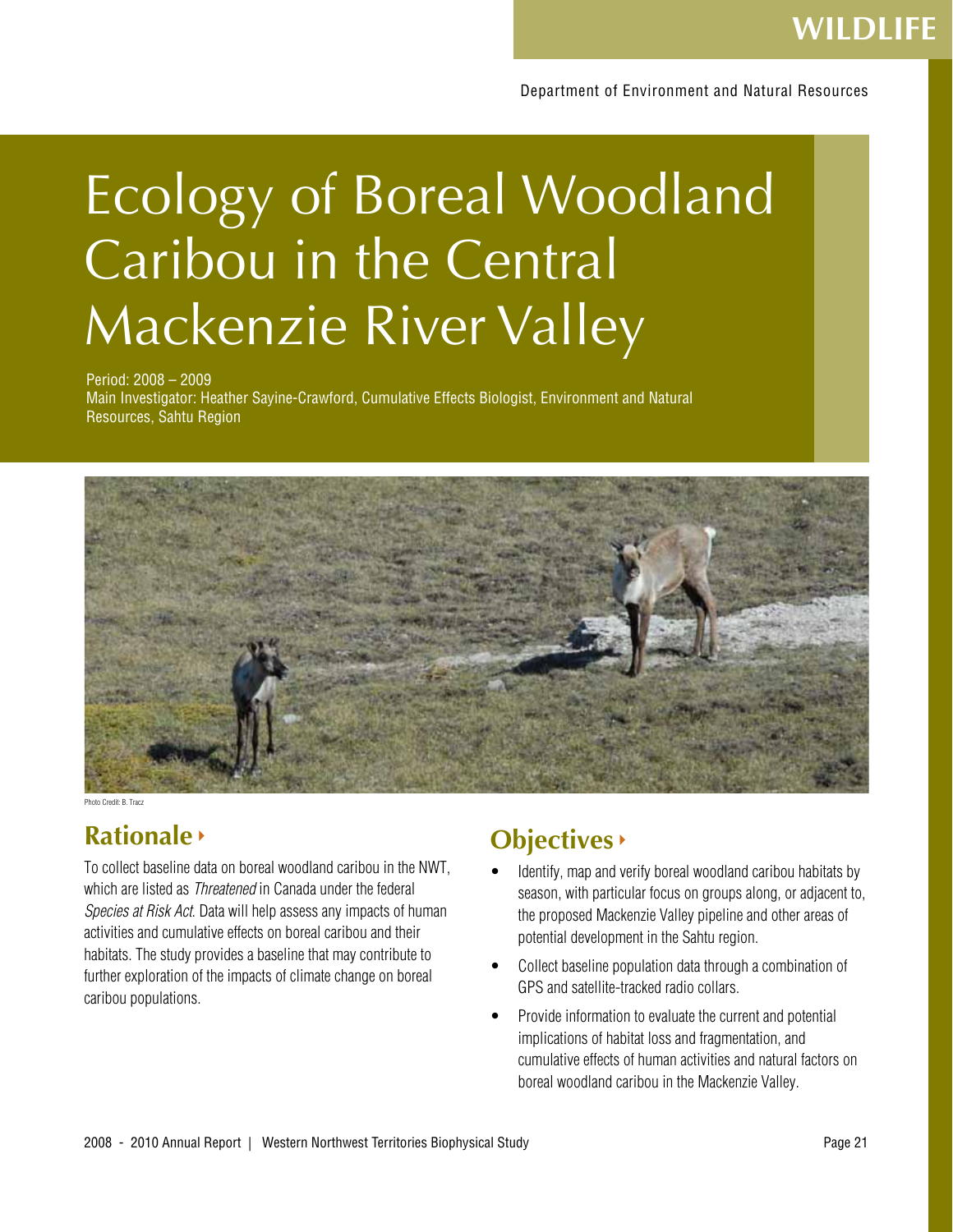### **Methods and Information Collected**

- Since 2003, adult female boreal woodland caribou have been captured, collared and radio tracked by GPS and satellite-tracked radio collars.
- • Digital maps were created using GIS software.
- Habitat use models (resource selection function models) have been developed as part of a larger study of boreal caribou across their range in the NWT.
- Aerial surveys have collected data on calving and recruitment.
- Blood and fecal samples have been obtained for genetics and parasite analyses.

### **Results and Deliverables**

- • As of April 2010, there are 11 operational collars in the Sahtu region.
- Presentations on the study have been given to participants in an Environmental Monitor training program (Tulita) and to the Sahtu Renewable Resources Board (SRRB) and the Renewable Resource Councils (RRCs) during their regular meetings.
- Data were used in the ecological assessment of the Ts'ude Niline Tu'eyeta Candidate Protected Area under the NWT Protected Areas Strategy.
- Collar location data have been used to provide comments and recommendations as part of the response to industrial exploration and development land-use permit applications.
- Collar location data are processed and stored in the database of the Sahtu GIS Project (ENR, Norman Wells). Location data also are stored in GNWT Wildlife Management Information System (WMIS) data storage in Yellowknife. Data will be available to ENR staff (and others upon request) for further analyses.

### **Long-Term Plans and Recommendations**

- While no new collars are to be deployed on boreal caribou in the Sahtu region in the near future, the study will continue through 2010-11 while active collars provide data.
- Traditional knowledge (TK) data is to be collected during 2010-11 from all communities in the Sahtu region. This will supplement TK collected on boreal caribou in 2000-01.
- Radio collar studies and aerial surveys for boreal caribou in the Sahtu region should be resumed if the proposed Mackenzie Gas Project or other significant development activities (e.g., Mackenzie Valley Highway extension) are permitted to proceed.

### **Partners**

- Renewable Resource Councils Fort Good Hope, Tulita, Norman Wells
- Sahtu Renewable Resources Board
- Environment and Natural Resources Dehcho region, Headquarters, Inuvik region, Sahtu region, South Slave region
- **Faculty of Veterinary Medicine, University of Calgary**

## **Funding**

- • Environment and Natural Resources Sahtu region
- • Western Northwest Territories Biophysical study

### CONTACTS:

Heather Sayine-Crawford, Cumulative Effects Biologist Environment and Natural Resources P.O. Box 130 Norman Wells, NT X0E 0V0 P: (867) 587-3526 E: heather\_sayine-crawford@gov.nt.ca

Alasdair Veitch, Wildlife Management Supervisor Environment and Natural Resources P.O. Box 130 Norman Wells, NT X0E 0V0 P: (867) 587-3517 E: alasdair\_veitch@gov.nt.ca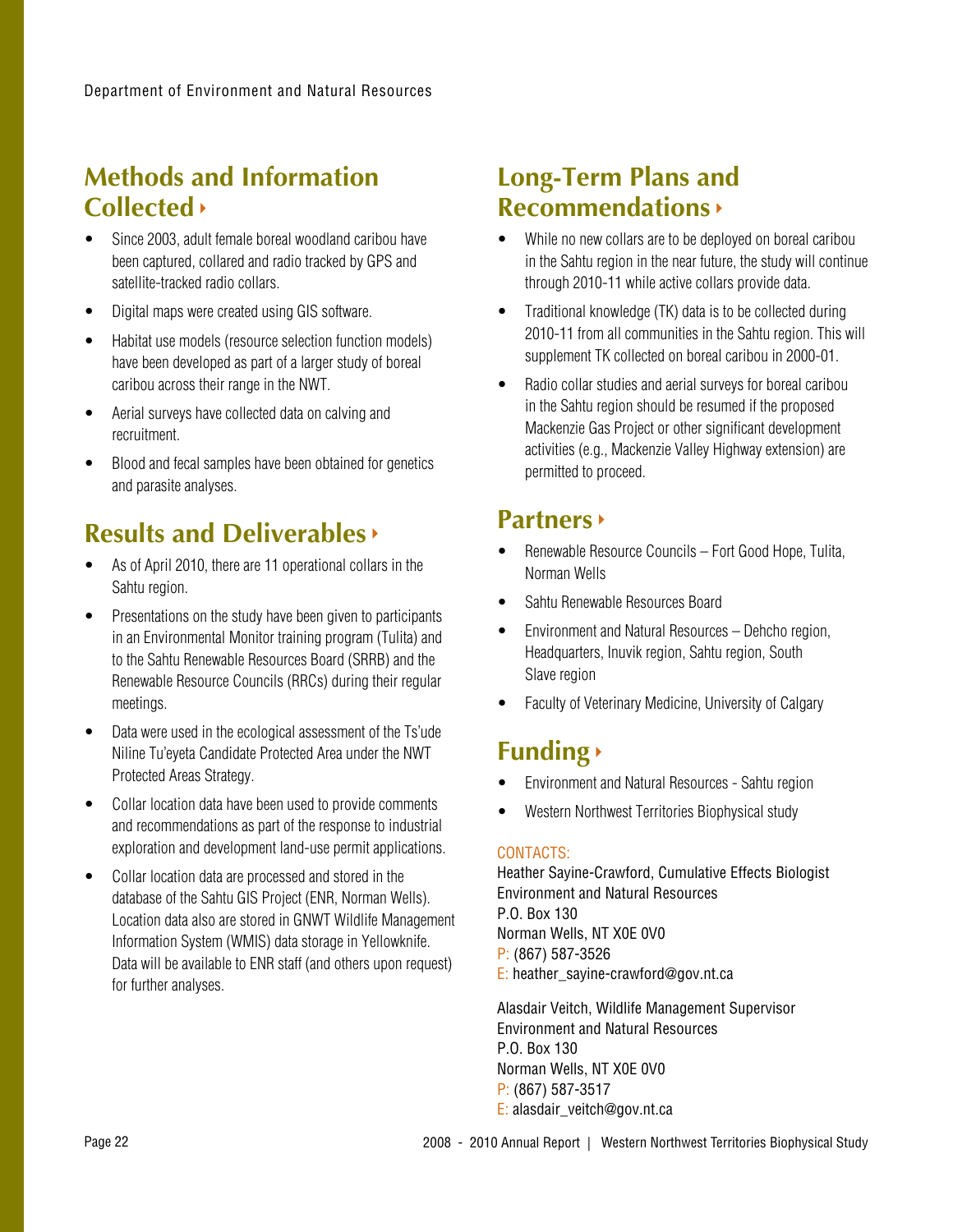## **WILDLIFE**

Department of Environment and Natural Resources

## IN16 Data Acquisition (Caribou and Bear)

Period: April 2008 to March 2009

Main Investigator: Marsha Branigan, Manager Wildlife Management, Environment and Natural Resources, Inuvik Region



Photo Credit: T. Davison

### **Location**

Gwich'in Settlement Area and Inuvialuit Settlement Region.

### **Rationale**

This study was established to help ensure that baseline data necessary to assess, mitigate and monitor the environmental impacts of proposed developments in the Western NWT is available to industry, regulators, communities and government.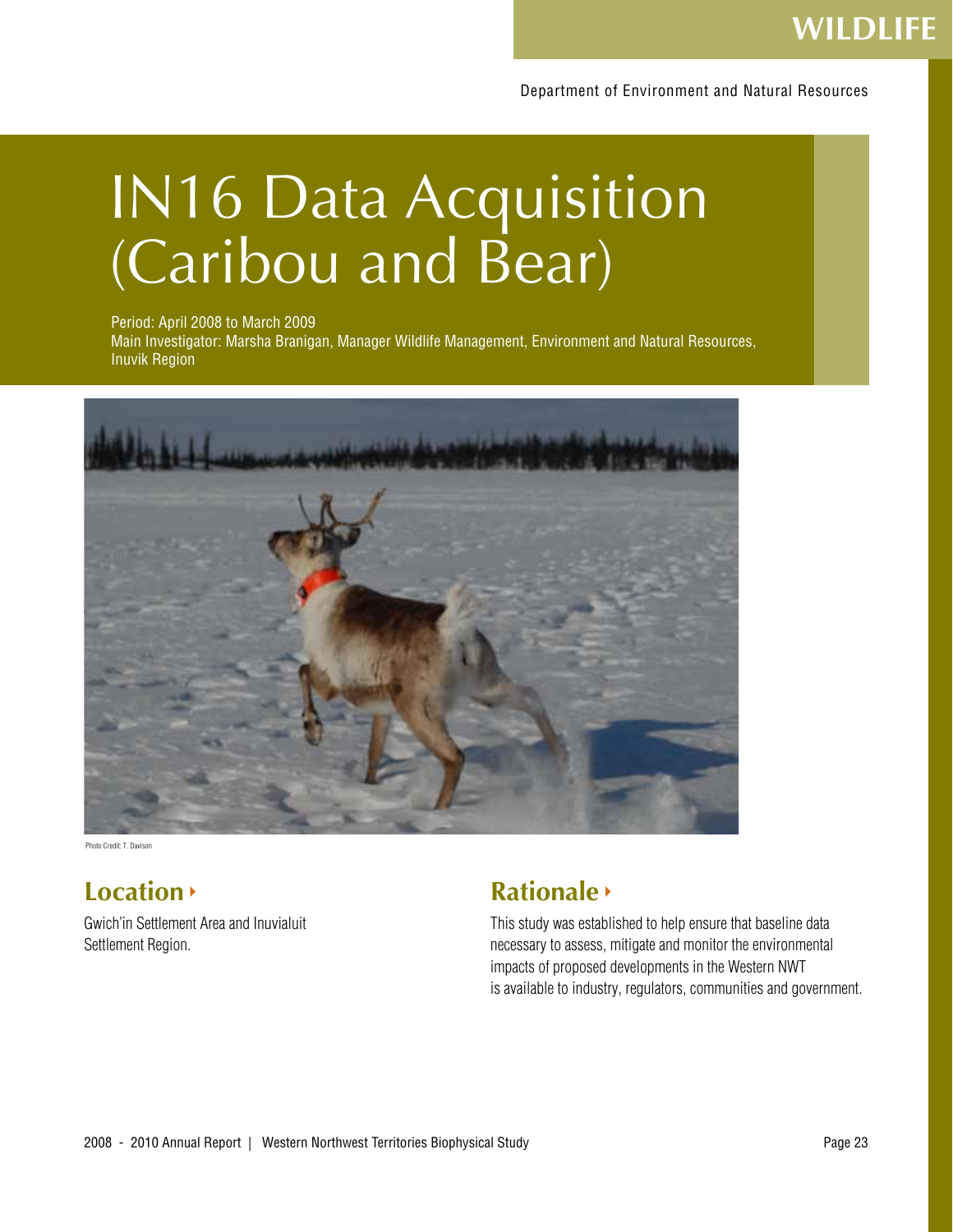## **Objectives**

Collect baseline data for boreal woodland and barren-ground caribou and grizzly bear movements in the development area.

### **Methods and Information Collected**

Collars were deployed on the species as set by the ENR (NWT) Wildlife Care Committee (WCC) applications. Collars were both GPS and satellite collars.

### **Results and Deliverables**

Movements were monitored and archived in the Wildlife Management Information System (WMIS) from collared boreal woodland and barren-ground caribou and grizzly bear.

### **Long-Term Plans and Recommendations**

- Collared boreal woodland caribou will continue to be monitored until last planned collar release date of August 2011. There are no plans to collar additional boreal woodland caribou in the region at this time.
- • Collars deployed on barren-ground caribou prior to the 2009 post-calving photographic survey were programmed to last until August 2012.
- GPS Collars deployed on grizzly bears will last two years. Collection of baseline data is considered complete and data is being analyzed as part of thesis projects of several students and within ENR.

### **Partners**

- **Fnvironment and Natural Resources**
- Gwich'in Renewable Resource Board

### **Community Involvement**

Assistants are hired from local communities of Inuvik and Tsiigehtchic. Results presented to Gwich'in Renewable Resource Board (GRRB) and Renewable Resource Councils (RRCs).

### CONTACT:

Marsha Branigan, Manager Wildlife Management Environment and Natural Resources P.O. Box 2749 Shell Lake NT X0E 0T0 P: (867) 678-6670 E: marsha\_branigan@gov.nt.ca

> GPS Collars deployed on grizzly bears will last two years. Collection of baseline data is considered complete and data is being analyzed as part of thesis projects of several students and within ENR.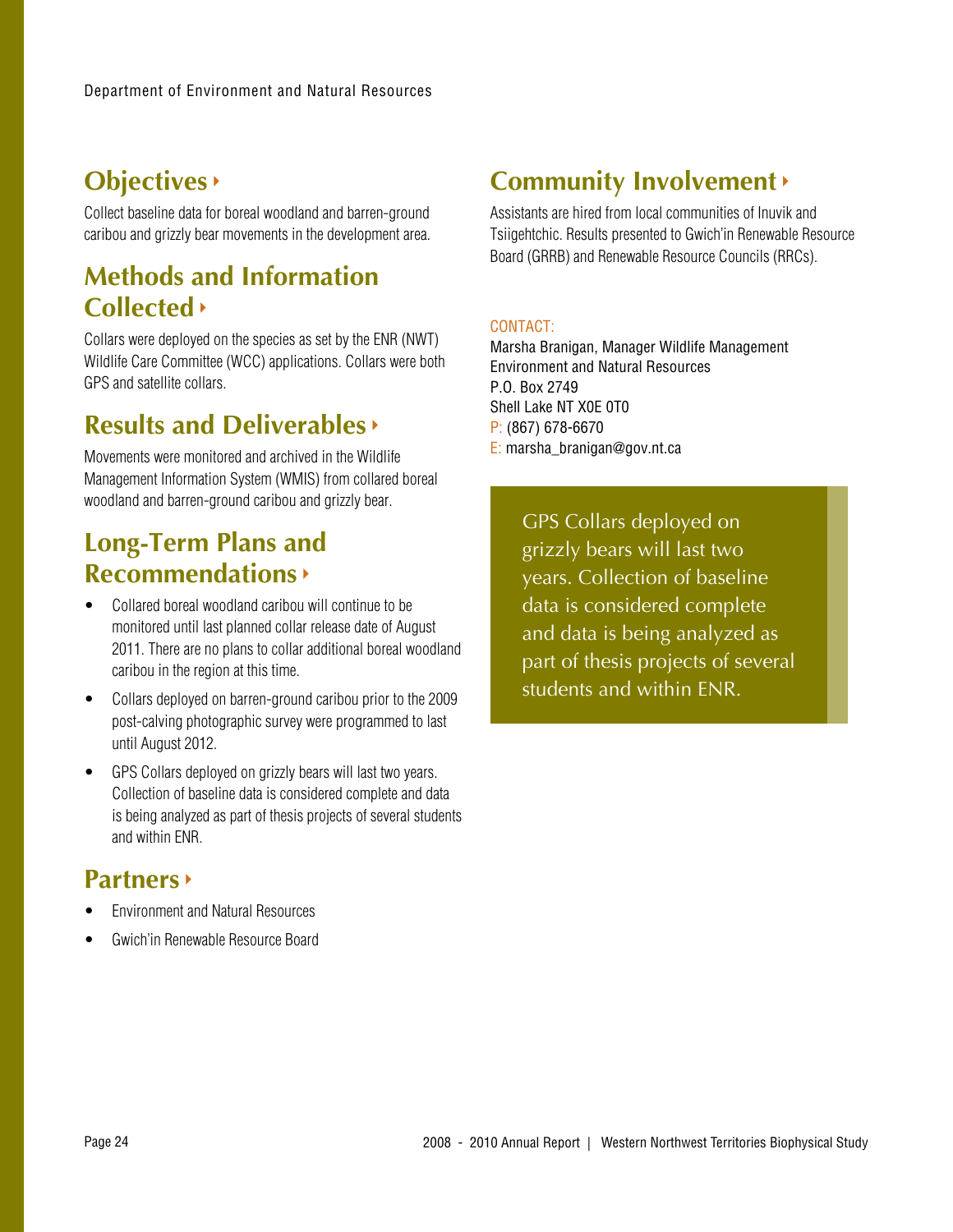## **WILDLIFE**

Department of Environment and Natural Resources

### Locations of Boreal Woodland Caribou Collars

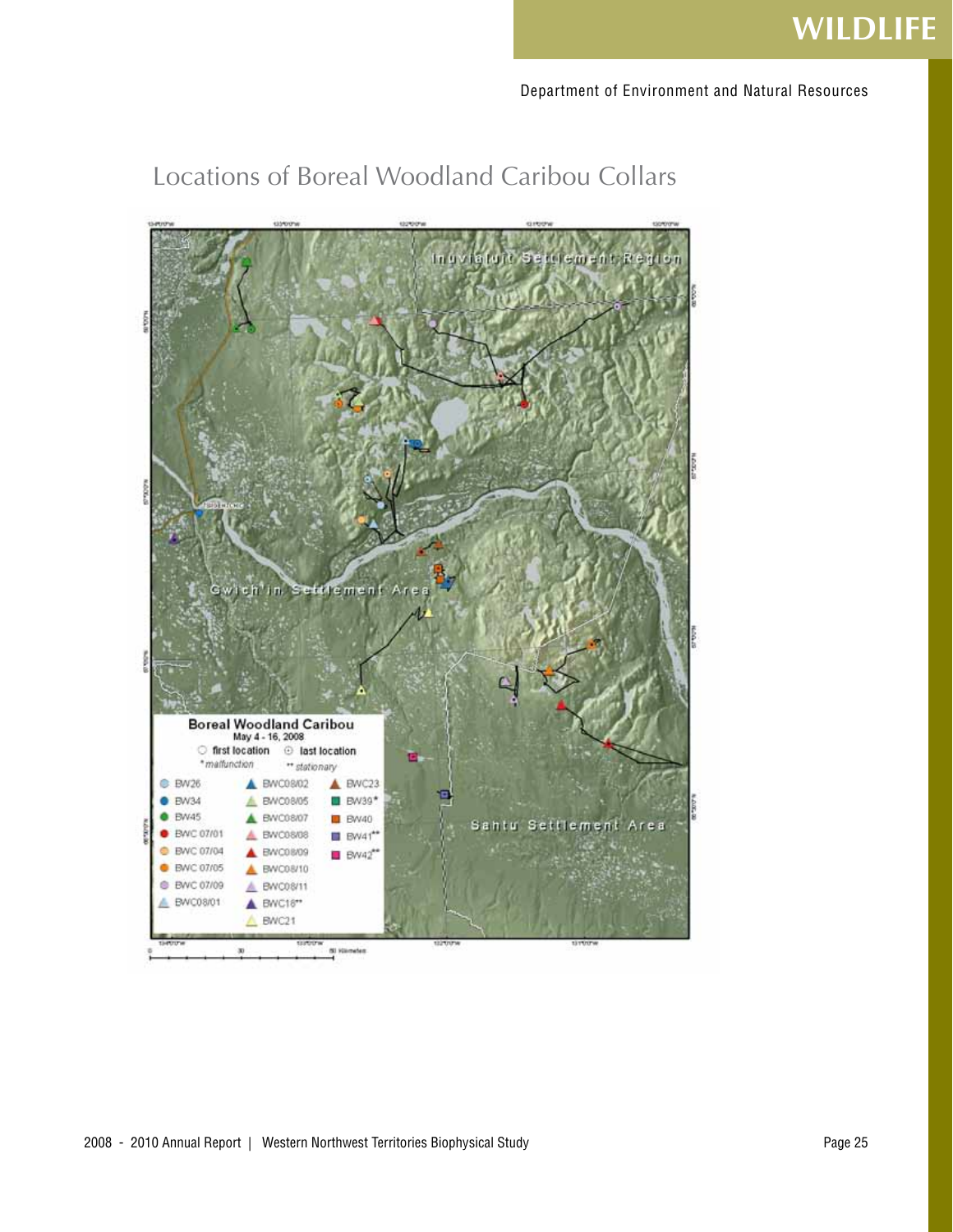## Potential Impacts of Development on Grizzly Bears in the Mackenzie Delta Petroleum Exploration Development Areas

Period: April 2008 – March 2009 Main Investigator: Marsha Branigan, Manager Wildlife Management, Environment and Natural Resources, Inuvik Region



Photo Credit: M. Braniga

### **Location**

Mackenzie Delta Development Area, Inuvialuit Settlement Region.

### **Rationale**

Beneath the Mackenzie Delta region, with its river channels and rolling tundra, there is an estimated 7 billion barrels of oil and 65 trillion cubic feet of natural gas that has fostered renewed interest in hydrocarbon extraction and economic renewal. The approval of a pipeline and gathering system to transport hydrocarbon-based products to southern markets will result in increased levels of human activity in this once-remote landscape. Wildlife managers and the affected communities are concerned that increased humanrelated disturbance has the potential to put additional pressure on grizzly bears as they forage for resources required for successful reproduction and over-winter survival. Current information of the ecology and distribution of north-coastal grizzlies is necessary for effective management and conservation of this vulnerable population at the edge of its geographical range. The goals of this study are to collect baseline information, describe grizzly bear distribution and movement patterns, and identify important grizzly bear habitats. This information will form the foundation required to assess the effects of development on grizzly bears and the associated increase in human activity on the landscape. A grizzly bear management plan was developed to manage harvest of bears.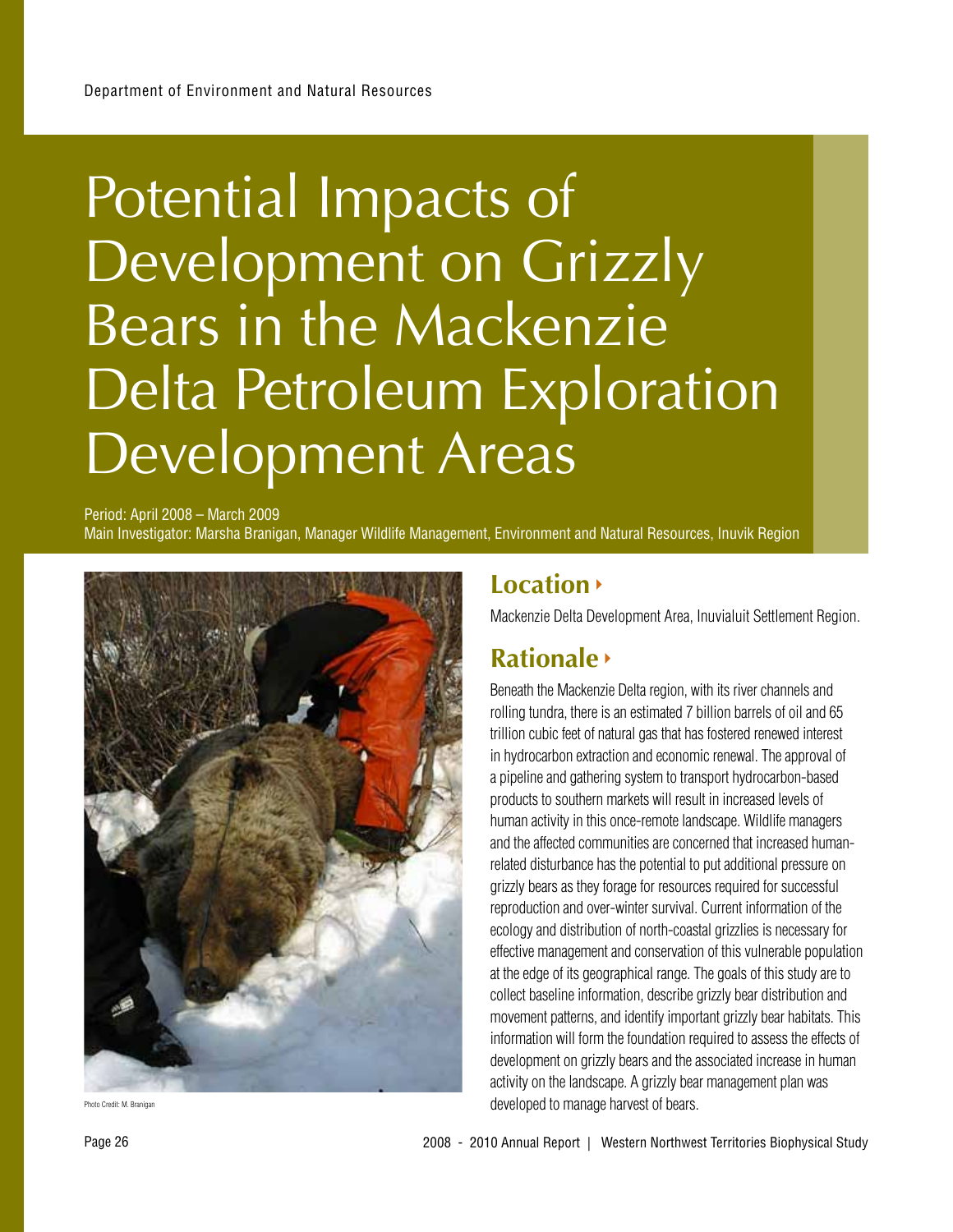### **Objectives**

- Produce a Vegetation Classification Model for the development area.
- Quantify habitat use and identify important grizzly bear habitats and forage resources in the Mackenzie Delta region.
- Identify critical denning habitats by modeling grizzly bear den site selection.
- Model spatial-temporal movement patterns of grizzly bears in the Mackenzie Delta.
- Assess the potential influence of increased oil and natural gas development on grizzly bear habitat use and movement patterns.
- Assess the potential implications of mortalities resulting from development related activities on the local and regional population of grizzly bears.
- Work with wildlife managers to mitigate the influence of exploration, development and production activities in bear habitat, with the goal of securing critical habitat and reducing adverse effects.
- Link empirically derived results to management strategies, thereby reducing the chance of population declines for grizzly bears in the Delta.
- Determine the diet of arctic grizzly bears using stable isotope analysis and GPS-location site investigations.
- Assist with a mark-recapture program to calculate a regional grizzly bear population estimate.

### **Methods and Information Collected**

- Grizzly bears were captured, collared and monitored via GPS/ Argos satellite-linked telemetry to quantify fine-scale habitat use and movement patterns.
- Data is being used to develop habitat selection models to identify important habitats.
- Information from collared grizzlies is being used to assess the potential effects of future pipeline development on seasonal and annual habitat use strategies.
- Models are being developed to describe movement patterns of grizzly bears relative to existing human activities on the landscape.
- Using remote sensing, image analysis and training site surveys, a Vegetation Classification Model and arctic ground squirrel distribution model are being developed.
- Dietary analysis using stable isotope analysis is being conducted using samples of grizzly bear hair, claw shavings and prey items.
- Locations of grizzly bear activity, as derived from GPS/Argos satellite-linked telemetry, were investigated to determine grizzly bear feeding patterns and forage selection.

Grizzly bear den in October.



Photo Credit: M. Branigan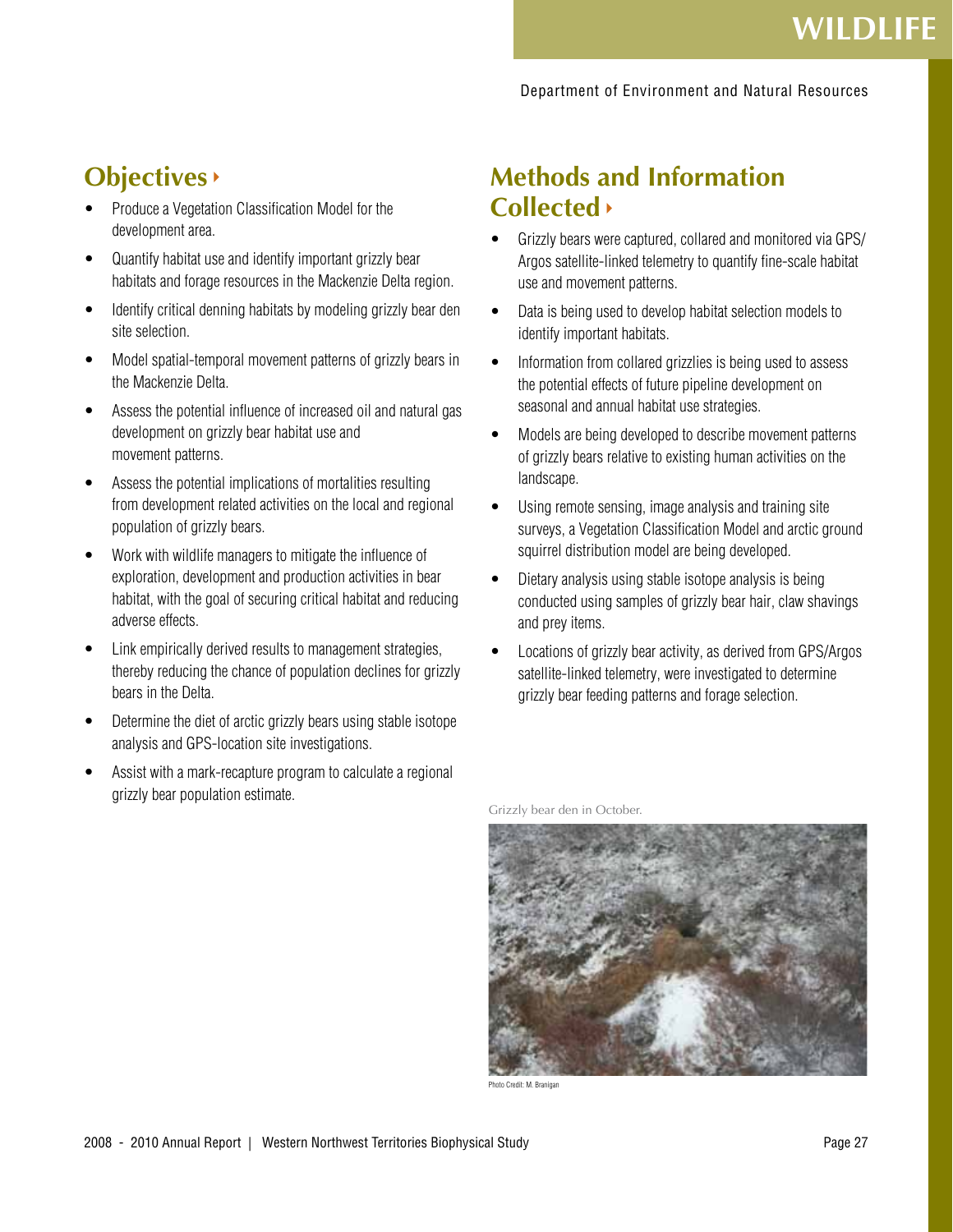### **Results and Deliverables**

- Demographic and morphological information for all captured grizzly bears.
- Maps showing annual home range distribution and movements of collared grizzly bears.
- Analysis of the repeated use of areas by bears over time.
- Vegetation inventories from over 500 training sites resulted in the development of a Vegetation Classification Model for the oil and gas development area, with an 84% classification accuracy assessment.
- Distribution model of arctic ground squirrels (Spermophilus parryii), an important grizzly bear food source, within the Mackenzie Delta development area, developed from over 1,100 squirrel colony locations.
- Analysis of data for habitat selection model development.
- Map showing the within-population structure (i.e. subpopulation) delineation for partitioning development influence for various factions of the regional population.
- Stable isotope analysis of hair and claw samples from 63 bears and 39 potential prey items.
- Publication in peer-reviewed and popular media.
- Presentations to public, national and international forums.

### **Long-Term Plans and Recommendations**

- Establish a long-term monitoring program for grizzly bears in the Mackenzie Delta.
- Reconfiguration of grizzly bear management zones based on subpopulation structure and the spatial contiguity of the Mackenzie Delta grizzly bear population.
- Complete model of grizzly bear habitat selection strategies and movement patterns.
- Increased focus on coastal and off-shore habitat use by grizzly bears.

### **Partners**

- Department of Biological Sciences, University of Alberta
- **Environment and Natural Resources**
- Wildlife Management Advisory Council (NWT)
- Inuvialuit Game Council

### **Community Involvement**

Assistants are hired from local communities. Results presented to Inuvialuit Hunters and Trappers Committees and Inuvialuit Game Council.

#### CONTACTS:

Andrew Derocher Department of Biological Sciences, University of Alberta Edmonton, AB E: derocher@ualberta.ca

Marsha Branigan, Manager Wildlife Management Environment and Natural Resources P.O. Box 2749 Shell Lake NT X0E 0T0 P: (867) 678-6670 E: marsha\_branigan@gov.nt.ca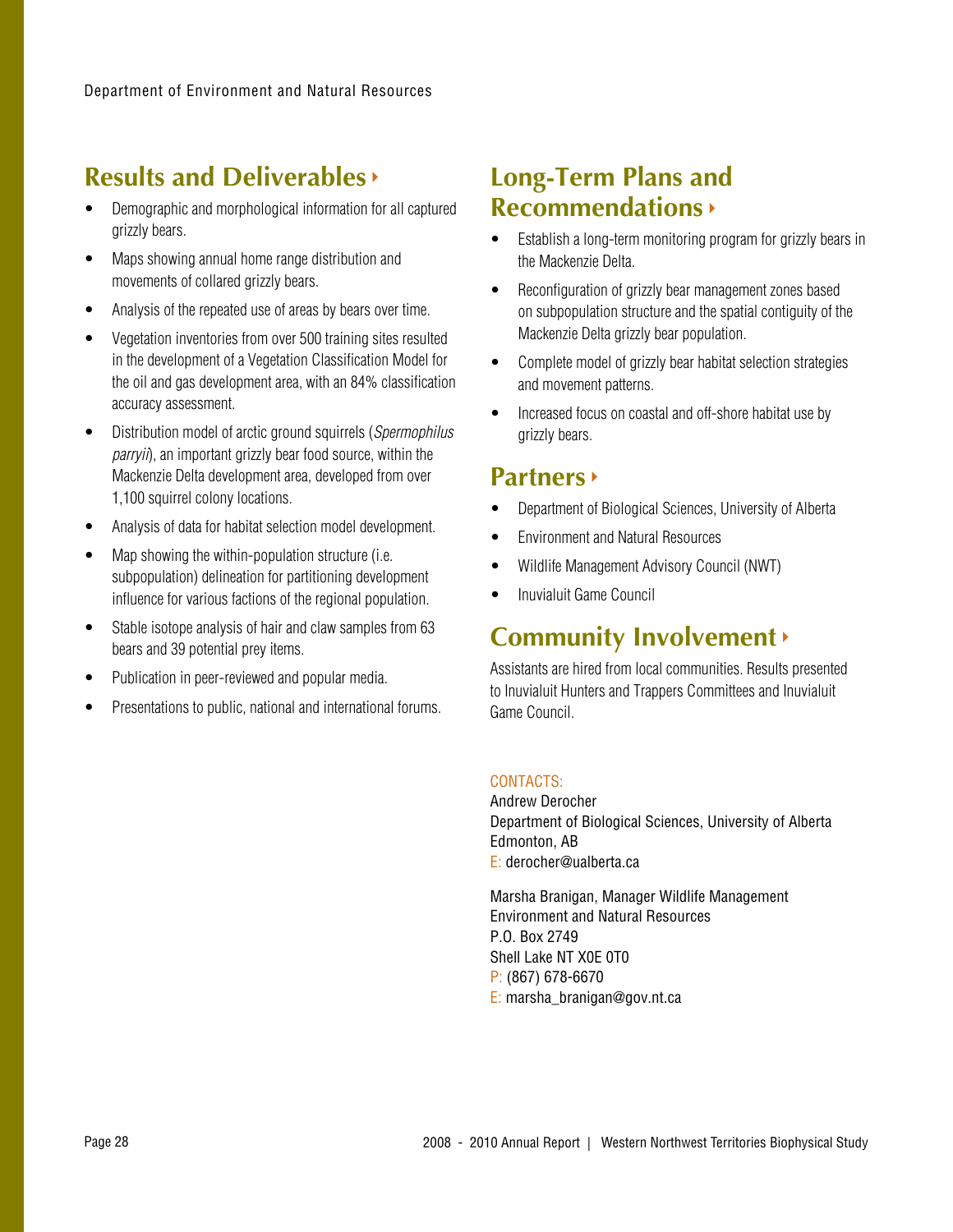# Dehcho Moose Population Monitoring Program

Period: 2008 – 2010

Main Investigator: Nic Larter, Regional Biologist, Environment and Natural Resources, Dehcho Region



Photo Credit: D. Villeneuve



Photo Credit: D. Allaire

### **Location**

The aerial survey areas include the Liard River Valley and adjacent area and the Mackenzie River Valley and adjacent area south and west from Blackwater River to Jean Marie River. Biological samples come from traditional harvesting areas of members of local Dehcho First Nations.

### **Rationale**

Moose is an important traditional wildlife resource for residents of the Dehcho region of the NWT. Moose density estimates for areas within and adjacent to major harvesting corridors and current and proposed industrial development were lacking. Limited moose surveys were conducted in the Dehcho in the mid-1980s in relation to the new Liard Highway. One survey was conducted in the Liard Valley in 1994.

Moose in the Dehcho continue to be a highly sought after traditional food by both local residents and hunters residing in other regions of the NWT. Hunting pressure on moose has increased since the last surveys and concerns that moose numbers appear to be depressed have been voiced by local First Nations throughout the Dehcho region. These concerns, combined with increasing oil and gas activity in the Liard and Mackenzie River Valleys, indicated a need to assess moose populations prior to additional habitat loss and increased accessibility in the region. Being an important traditional food source, residents of the Dehcho also wanted to know the health and condition of the moose they harvest.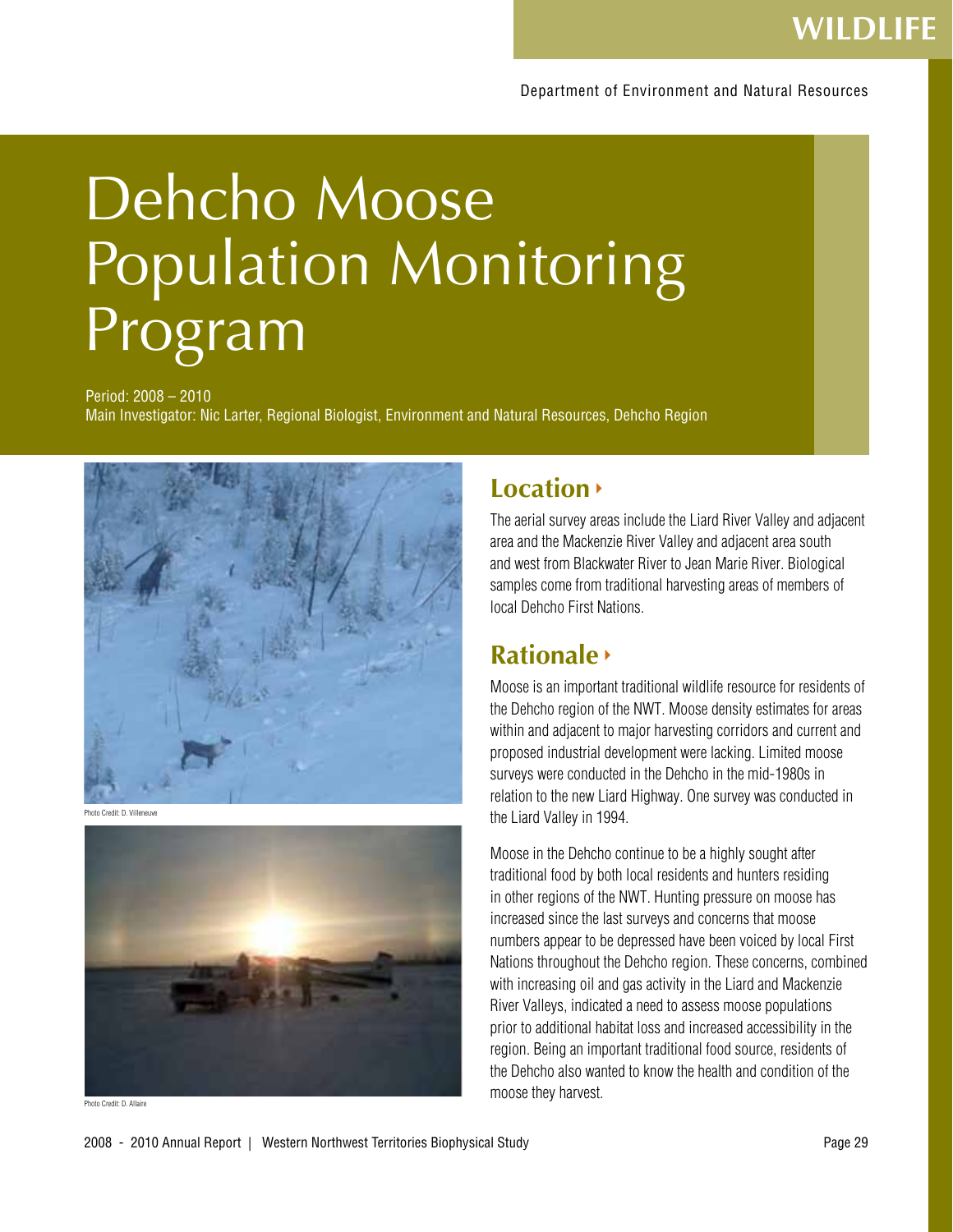### **Objectives**

- Establish baseline estimates of moose density in the Dehcho region and establish a community-based monitoring program of harvested moose.
- Conduct annual small-scale aerial surveys for moose in areas of interest to five communities in the Dehcho region. Surveys would be conducted with the assistance of local harvesters as observers over a multi-year period.
- Provide information that can be used to determine the timing of further large-scale moose surveys in the region.
- Document health and condition indices of locally harvested moose throughout the region and increase community involvement in harvesting programs.
- Document incidences of disease and parasites in locally harvested moose.
- Document the levels of various heavy metals and other contaminants found in the organs of moose harvested as a country food source throughout the Dehcho region.

### **Methods and Information Collected**

- Traditional knowledge was used to stratify the air survey areas into high and low moose density areas.
- The ver Hoef geospatial method was used for large-scale moose surveys flown in the Mackenzie River Valley (November 2003) and the Liard River Valley (February 2004).
- Based on traditional knowledge and these new sources of information, an annual moose monitoring program was initiated with five communities in the Dehcho region (Wrigley, Fort Simpson, Jean Marie River, Nahanni Butte and Fort Liard).
- The monitoring program consists of an aerial survey component (conducted in November) to assess moose distribution, density and calf production and a biological sampling program component to physically assess animal health and condition.
- Biological sampling has allowed for the documentation of the incidence of parasites and disease and the documentation of levels of various contaminants in moose organs.
- Sampling kits are made available and sampling protocols have been discussed with all harvesters in all five communities.

### **Results and Deliverables**

- Preliminary results, posters and summary reports have been provided to First Nations.
- Preliminary results of some of the heavy metal work were presented at the 43rd North American Moose Conference and Workshop, the 15<sup>th</sup> Northern Contaminants Program Results Workshop, the 4<sup>th</sup> Biannual Dehcho Regional Wildlife Workshop and at the 14<sup>th</sup> International Congress on Circumpolar Health.
- Preliminary results were used in the decision for a public health advisory on the consumption of moose organs.
- A plain language poster on the level of cadmium found in moose meat and cigarettes has been made and will be distributed before the 2010 fall hunt.
- A presentation of the entire moose monitoring program was made at the 6<sup>th</sup> International Moose Symposium and was published in ALCES vol. 45:88-89.
- Scientific publications and government reports of additional results will be produced and presented in a variety of formats.

A presentation of the entire moose monitoring program was made at the  $6<sup>th</sup>$  International Moose Symposium; a scientific paper of the presentation is in press.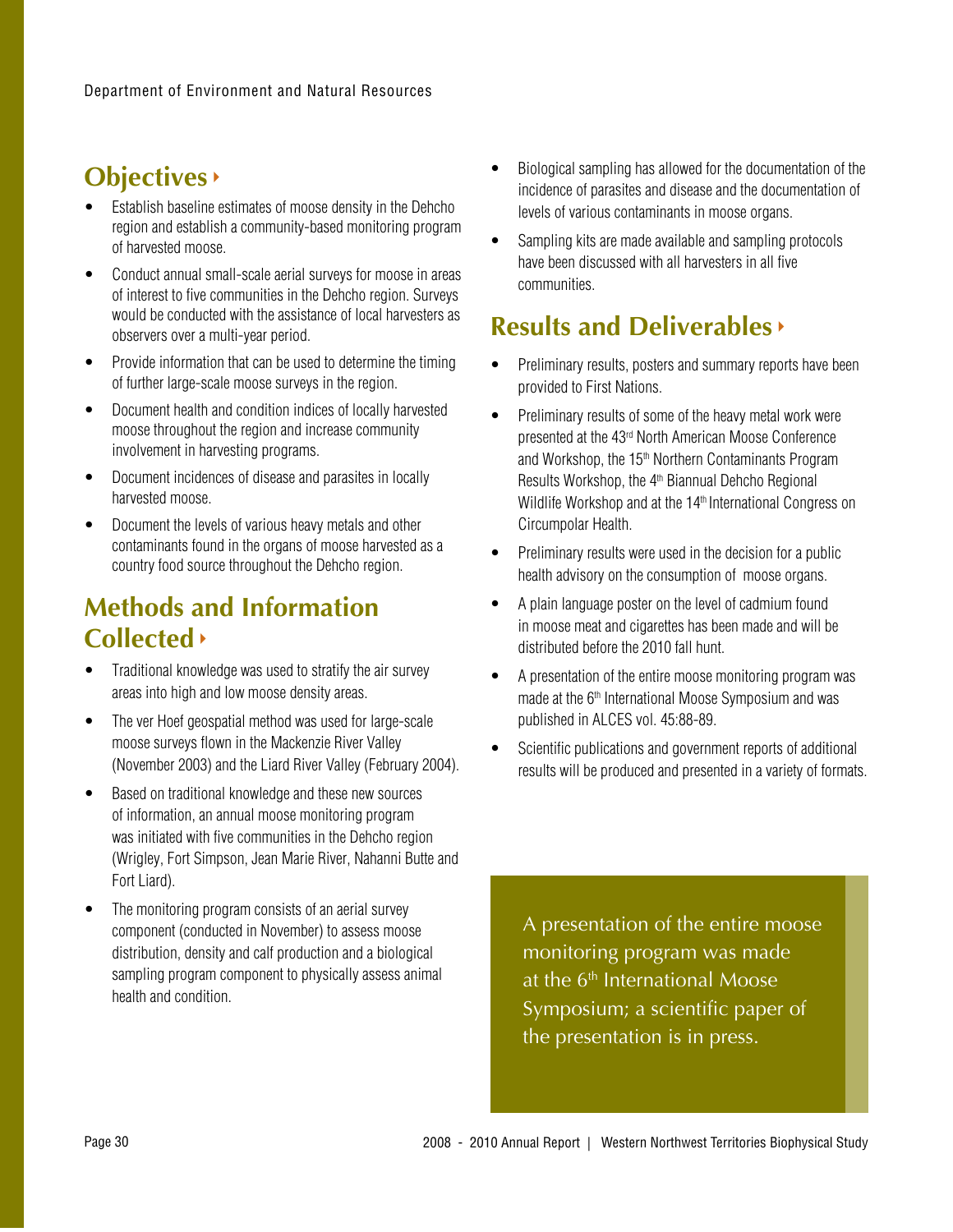#### Department of Environment and Natural Resources

### **Long-Term Plans and Recommendations**

- Similar aerial monitoring programs will be conducted annually each November through 2009/2010.
- It is anticipated that a large-scale moose survey would be conducted in 2011/2012 unless preliminary results indicate otherwise.
- Lab analyses of organs for elemental contaminant levels has been completed. A thorough statistical analysis of contaminant levels in moose organs will continue through 2009/2010 with results being presented as analyses are completed.
- Basic biological sampling of harvested moose continues to be ongoing; the collection of organ samples has ended for now.
- All biological samples collected will be stored frozen should additional analyses be required in future.

### **Partners**

- **Environment and Natural Resources**
- Parks Canada
- **Dehcho First Nations**

### **Funding**

Previous funding from Northern Contaminants Program.

### **Community Involvement**

Community members were involved in sample collections and assisted as survey observers.

At annual community meetings and regional biannual wildlife workshops the current status of the moose program is presented and critiqued in an open forum setting. Community concerns are raised and addressed at such meetings and the program is modified accordingly.

#### CONTACT:

Nic Larter, Dehcho Regional Biologist Environment and Natural Resources P.O. Box 240 Fort Simpson, NT X0E 0N0 P: (867) 695-7475 E: nic\_larter@gov.nt.ca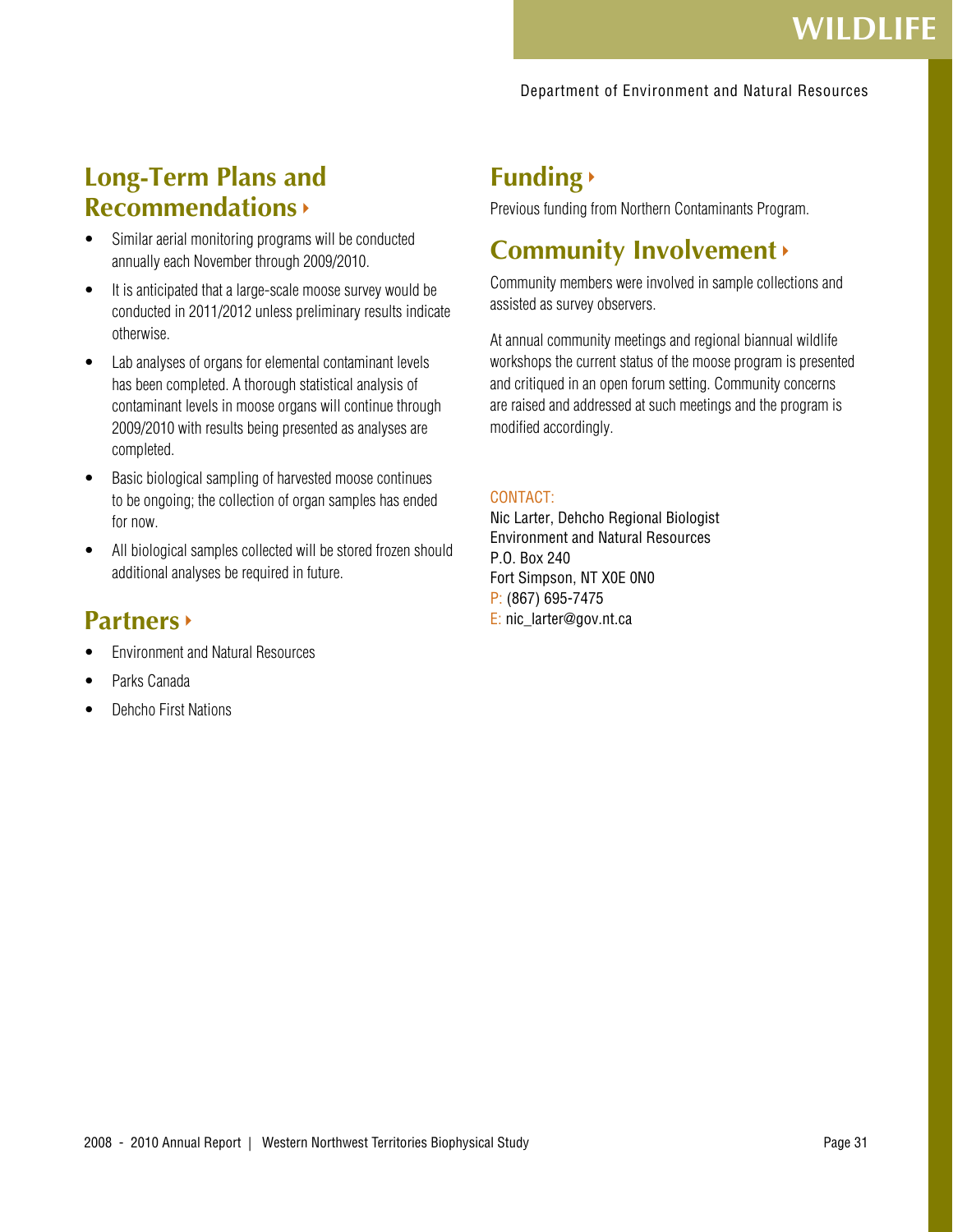# South Slave Regional Workshop

Period: October 28 – 29, 2009 Main Investigator: Allicia Kelly, Regional Biologist, Environment and Natural Resources, South Slave Region



Photo Credit: A. Kelly

### **Location**

The regional wildlife workshop was held at the Roaring Rapids Hall in Fort Smith on October 28-29, 2009.

### **Rationale**

In the NWT, the involvement of local Aboriginal organizations is an important component of wildlife monitoring. This regional workshop will increase the inclusion of local and traditional knowledge and priorities into wildlife research, monitoring and management programs. ENR Dehcho region has held a biannual regional wildlife workshop since 2002 that has been very well received by local participant groups. This workshop will provide a similar forum for information sharing and discussion in the South Slave region.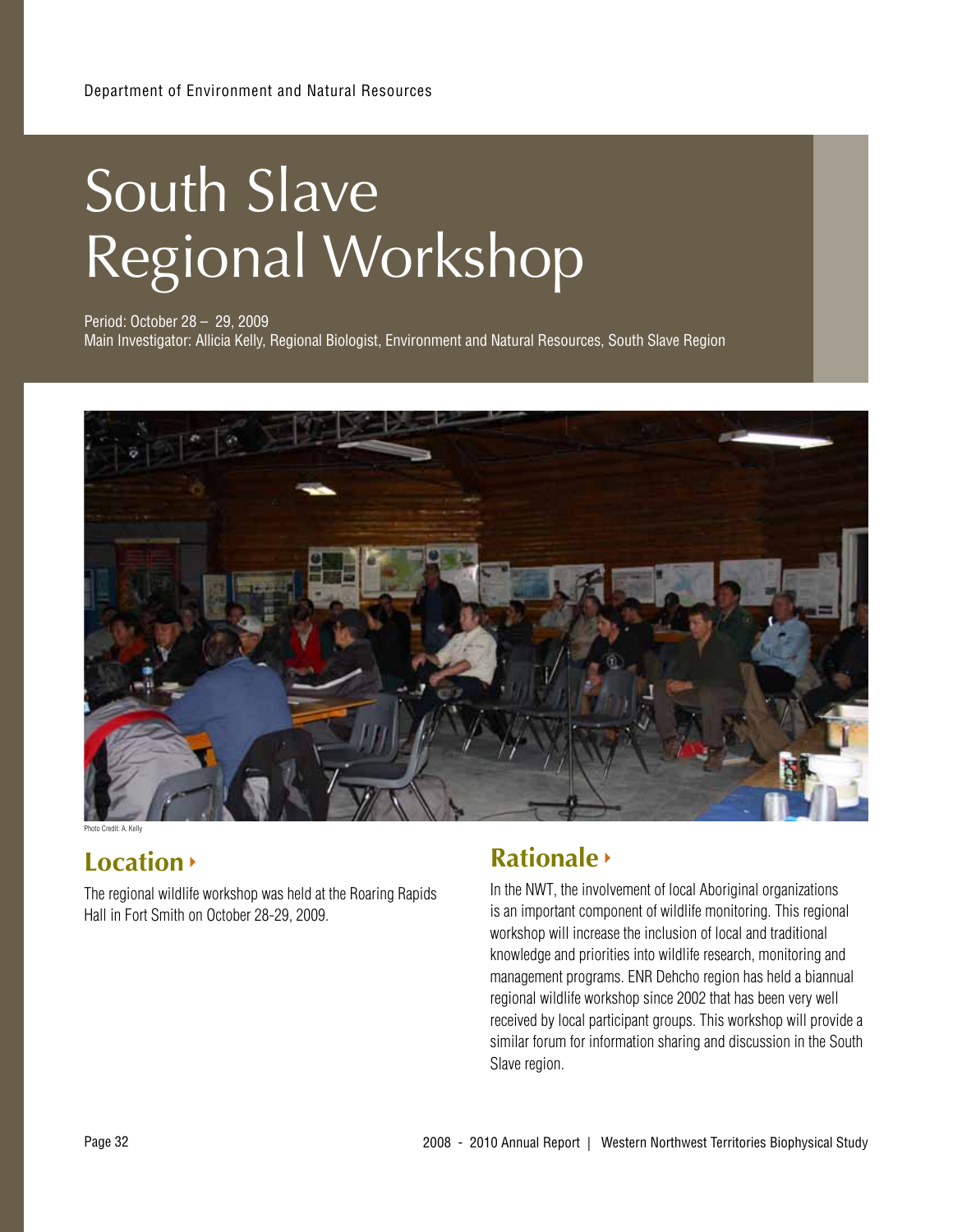#### Department of Environment and Natural Resources

## **Objectives**

- Provide a forum for open discussion of regional wildlife issues.
- Provide the opportunity to ensure that all representatives of local First Nation bands and organizations are updated on recent and ongoing wildlife program being delivered by ENR.
- Provide a forum for other agencies, departments and/or ENR programs to present research findings.
- Ensure continued dialogue about wildlife research and monitoring between interested parties in the South Slave region.

## **Methods and Information Collected**

The two-day workshop will be held biannually, alternating years with the Dehcho workshop. The workshop dates will be determined in consultation with local communities. For 2009, each First Nations and local Métis organization was requested to select up to two people to represent them at the workshop. Additional participants were welcome and the workshop was open to the public. Agencies and people conducting research in the South Slave were notified of the workshop and provided an opportunity to give presentations or provide posters of their work. Posters of wildlife work and findings by ENR were posted throughout the workshop. Lunch and breaks were catered by local organizations. This set up promoted informal discussion among participants.

In 2009, the first day of the workshop consisted of presentations and information sharing on wildlife programs taking place in the South Slave region. The second day was dedicated to open discussion and provided all First Nation representatives the opportunity to comment on any and all regional wildlife issues. A list of action items created from the workshop will be reviewed at the next workshop.

### **Results and Deliverables**

This was the first regional wildlife workshop held in the South Slave region. In general, participants were pleased to hear the information that was shared and wanted to see similar workshops occur on a regular basis. The following key priorities and recommendations emerged from the discussions:

- There was a clear message of the need for protection for barren-ground caribou so they can be abundant again. Looking at their food source, winter range, and diseases is important. People need to look at the whole picture and not just numbers. Woodland caribou are also very important to participants.
- Need to look at species that provide food (i.e. woodland caribou, moose, bison) that will be affected with shifts in hunting pressure away from barren-ground caribou. Request for moose surveys, especially around Fort Smith and Fort Resolution. The potential for increased hunting pressure on muskoxen was also raised.
- • Address gap in predator information and trends. Participants noted that it is important to understand how wildlife species interact with and affect other species. Examples raised included bear populations along the Slave River and at Pine Point; high wolf populations; lack of moose; predators and boreal caribou.
- Communication and working together are very important. Participants also stressed the need for unity among and between local and territorial governments and the public, especially because animals do not see political boundaries. Everyone needs to work together to ensure wildlife populations are healthy and strong.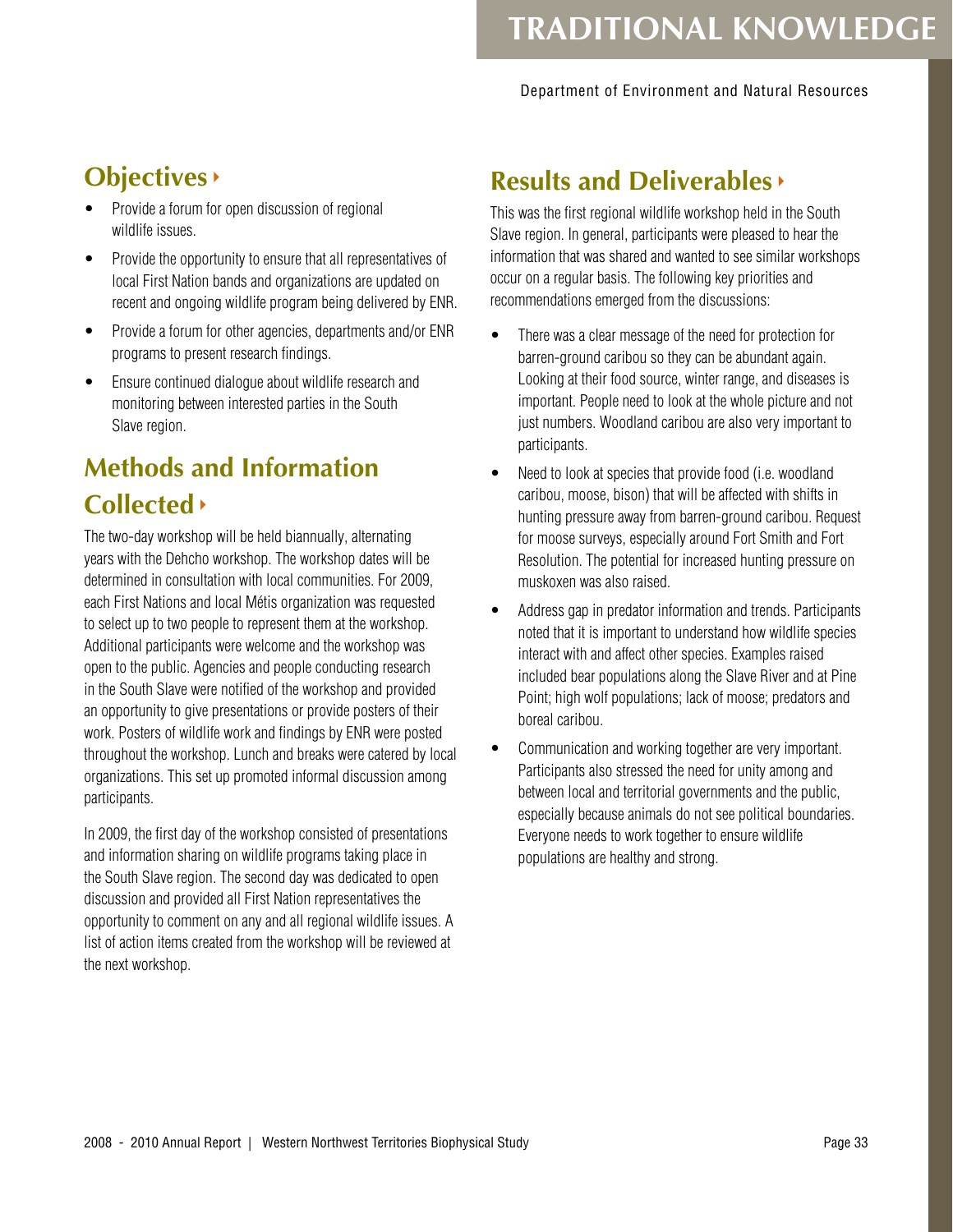### **Long-Term Plans and Recommendations**

- The information gathered at the workshop will help set priorities for wildlife programs and research in the South Slave region.
- It is recommended that this workshop be held biannually in the South Slave region. The next regional wildlife workshop is scheduled for October 2011.

### **Partners**

Participants attended the workshop from the following organizations:

- Aurora College Environment, Natural Resources and Technology Program
- • Deh Gah Got'ie First Nation
- Deninu K'ue First Nation
- Fort Providence Resource Management Board
- Fort Smith Métis Association
- Fort Resolution Métis Association
- Environment and Natural Resources
- • Hay River Métis Association
- • K'atlodeeche First Nation
- **NWT Métis Association**
- • Parks Canada
- Salt River First Nation
- Smith Landing First Nation
- University of Alberta
- members of the public

### **Community Involvement**

The workshop provides an open forum for traditional knowledge to be shared and included in regional wildlife projects. Traditional knowledge holders and/or researchers will be welcome to present at the workshop.

### CONTACT:

Allicia Kelly, South Slave Regional Biologist Environment and Natural Resources P.O. Box 900 Fort Smith, NT X0E 0P0 P: (867) 872-6408 E: allicia\_kelly@gov.nt.ca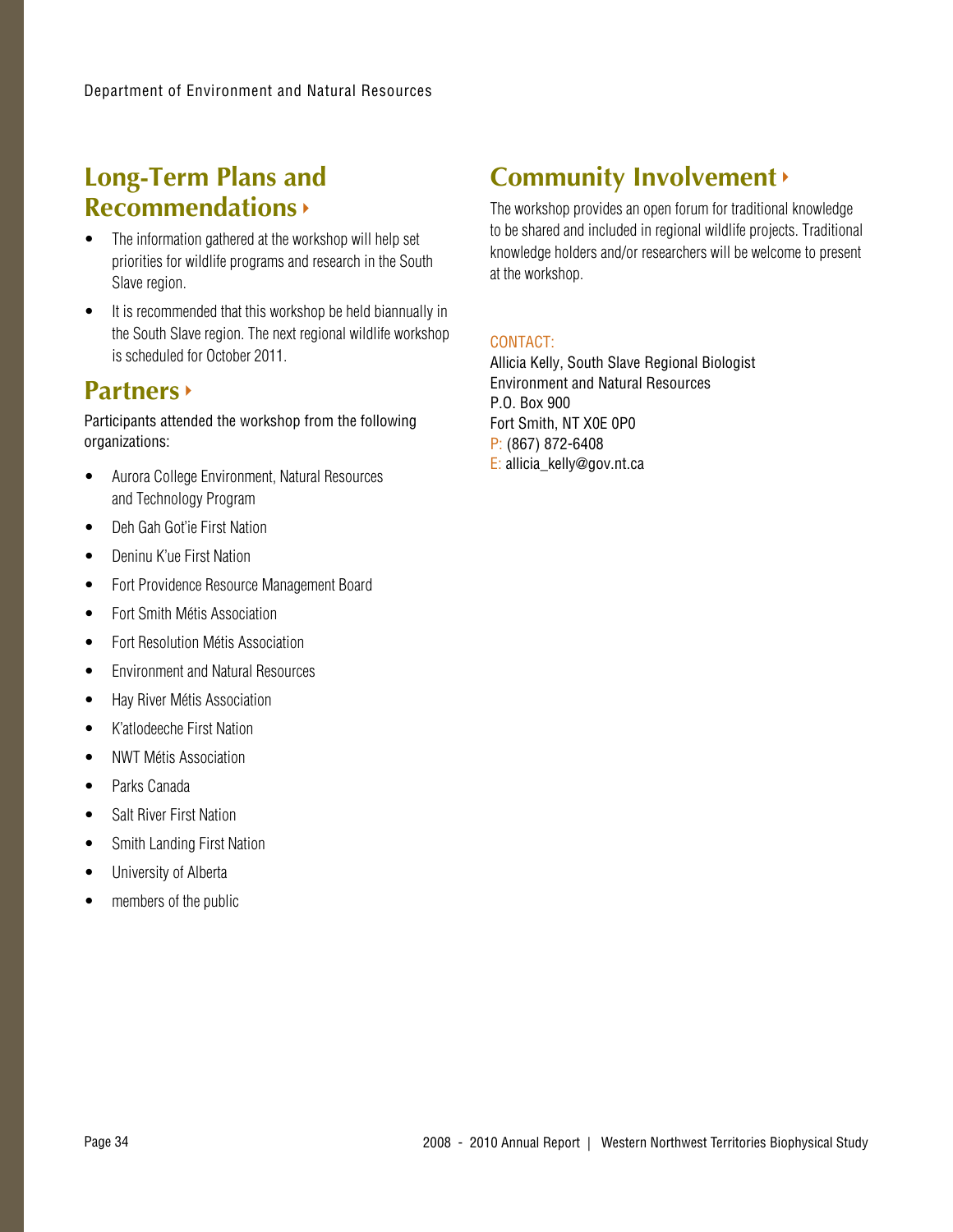### Department of Environment and Natural Resources

# Dehcho Biannual Regional Wildlife Workshop

Period: October 21 – 22, 2008 Main Investigator: Nic Larter, Regional Biologist, Environment and Natural Resources, Dehcho Region



Photo Credit: D. Allaire

### **Location**

Delegates from all Dehcho First Nations travelled to Fort Simpson where this two-day workshop was held.

### **Rationale**

Shortly after staffing the ENR biological program in spring 2002, Dehcho First Nations and the former Department of Resources, Wildlife & Economic Development (RWED) co-hosted a regional wildlife workshop to discuss local wildlife issues, introduce the newly hired biological staff, and get direction for pertinent regional wildlife research programs.

The workshop was such a success that one resulting action item was for RWED to ensure that similar workshops would be held every two years. The fall 2004 workshop was another well-attended success and again RWED was requested to continue hosting workshops every two years. ENR has since hosted regional wildlife workshops in October 2006 and October 2008.

### **Objectives**

- To facilitate the ongoing communication between wildlife researchers and Dehcho First Nations membership.
- To provide an open forum for the discussion of wildlife issues of concern to Dehcho First Nations members.
- To provide an open forum for wildlife researchers, from a variety of organizations, to present results of their work and receive feedback.
- To provide an open forum for the discussion and direction of proposed wildlife research.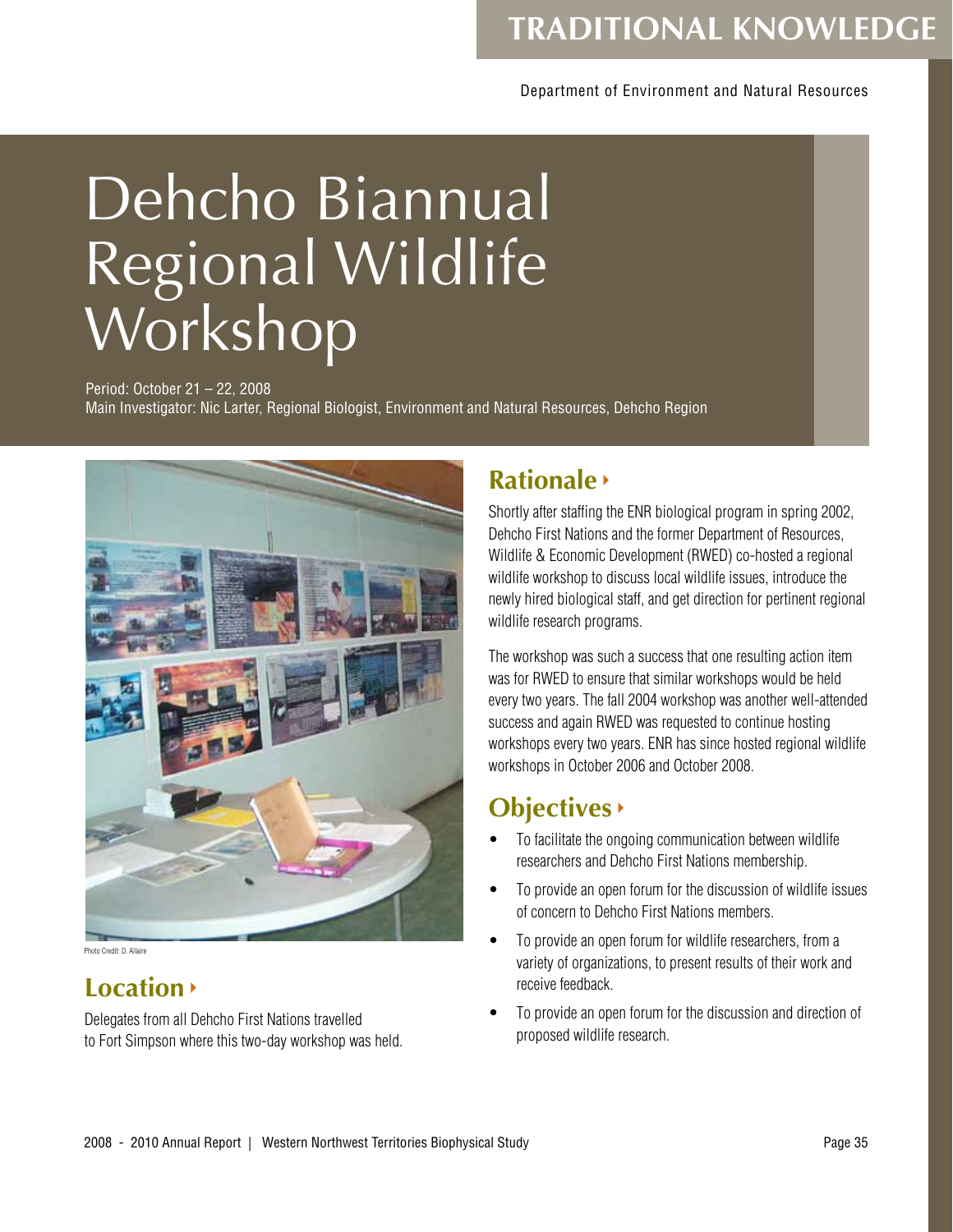### **Methods and Information Collected**

- ENR covers the expenses for up to two delegates from each Dehcho First Nation to attend the workshop.
- The workshop is open to the public and there are often many First Nation members in addition to the delegates in attendance.
- There are two days of presentations and discussions with coffee breaks and lunches on site being catered by local schools. This type of relaxed atmosphere facilitates viewing the many poster presentations and continued less formal discussions.
- Day 1 consists mostly of presentations of research programs (proposed and ongoing) by various government and non-government agencies. It always begins with a presentation on how ENR has responded to the action items tabled at the previous workshop.
- Day 2 consists mostly of open discussions revolving around First Nation concerns, comments and critiques about wildlife issues and wildlife programs. It results in the consensus of a list of action items for ENR to address.

### **Results and Deliverables**

After each workshop a final report is generated and circulated to all Dehcho First Nations and participating organizations. This report includes a summary of all discussion topics, a list of action items, a list of all in attendance, and copies of all of the presentations. Color hard copies are provided to all First Nations and associated groups; digital copies are made available on a request basis. Copies of posters presented at the workshop are also available by request. Digital transcripts of the workshop are kept on file.

### **Long-Term Plans and Recommendations**

Long term plans are to continue to hold regional wildlife workshops as a biannual event in the Dehcho and to continue encouraging the exceptional attendance by all Dehcho First Nation members. This event has become so well known in the region that we had to turn down requests from some University researchers to make presentations.

### **Partners**

- Environment and Natural Resources, South Slave, Dehcho, **Headquarters**
- • Parks Canada
- University of Calgary
- Dehcho First Nations

### **Community Involvement**

This biannual workshop is a key forum for all Dehcho First Nations to comment and make recommendations on all Dehcho ENR wildlife programs. It is well attended by members of the community and action items generated from the workshop are implemented through the appropriate programs and critiqued as part of the agenda for the next meeting. Local schools participate as caterers for the event.

### CONTACT:

Nic Larter, Dehcho Regional Biologist Environment and Natural Resources P.O. Box 240 Fort Simpson, NT X0E 0N0 P: (867) 695-7475 E: nic\_larter@gov.nt.ca

Long term plans are to continue to hold Regional Wildlife Workshops as a biannual event in the Dehcho and to continue encouraging the exceptional attendance by all Dehcho First Nation members.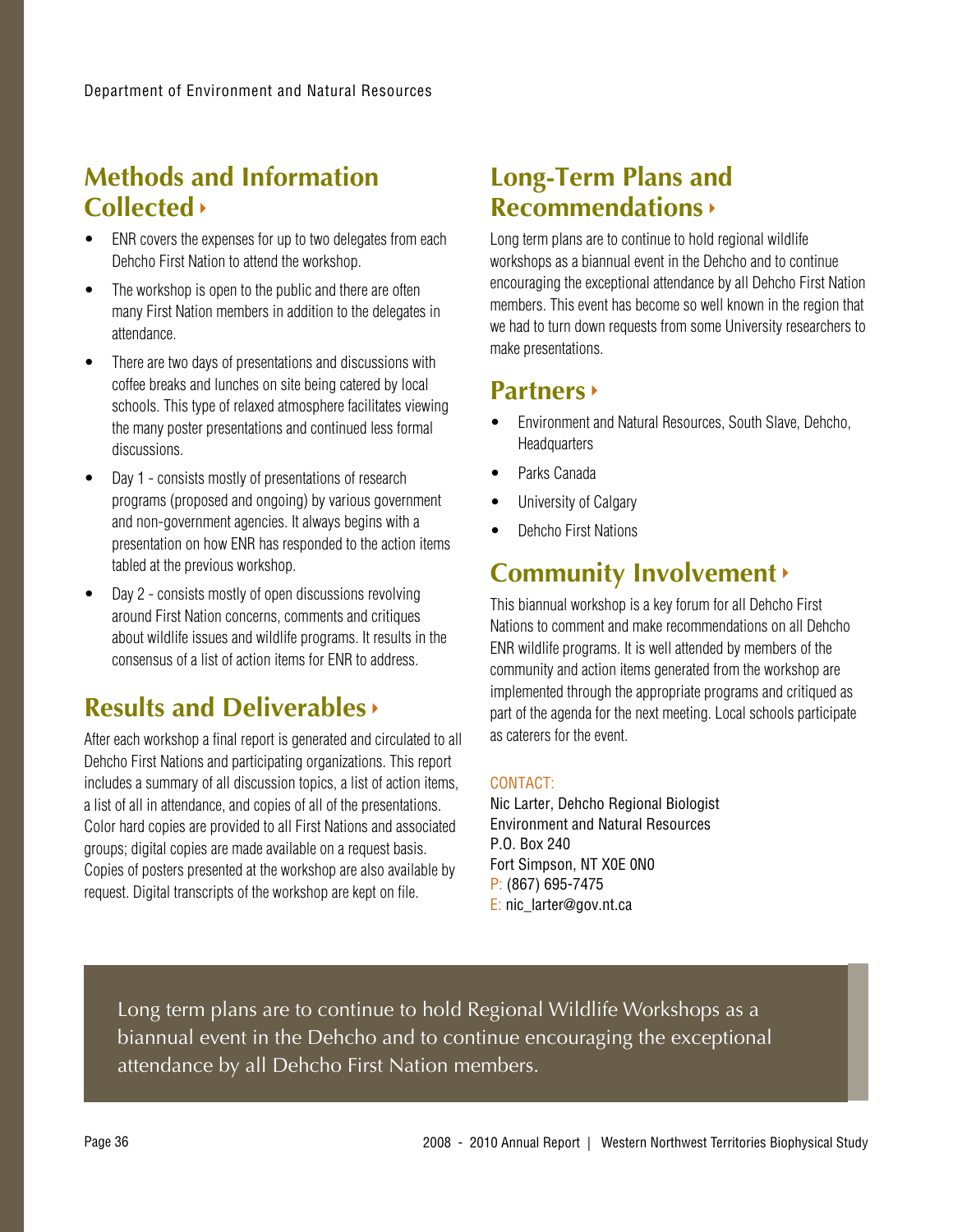## **IMPACTS OF HUMAN ACTIVITY**

#### Department of Environment and Natural Resources

# Air Quality and Monitoring Program

Period: 2008 – 2009 Main Investigator: Aileen Stevens, Air Quality Programs Coordinator, Environment and Natural Resources, Yellowknife, NT.

### **Location**

Daring Lake, Tundra Ecosystem Research Station

### **Rationale**

The purpose of the sampling program was to measure "background levels" of fine particulate matter (PM<sub>2.5</sub>) in the ambient air.

 The Daring Lake Research Camp is an ideal location to establish background air quality levels because it is located outside the immediate influence of settled populations or industrial activity. Background air quality data is useful to government and industry of the NWT for establishing baseline conditions for air quality assessment and management at proposed developments, for comparison to community monitoring, and for tracking trends in the background environment.

The data gathered from this monitoring program would be compared to other  $PM<sub>2.5</sub>$  monitoring programs throughout the territory to consider effects from anthropogenic sources, effects from forest fire events, and seasonal trends.

### **Objectives**

The objective of the study was to measure "background levels" of  $PM<sub>2.5</sub>$  in the ambient air, over the course of the summer.

### **Methods and Information Collected**

The sampler used for this study was a Thermo Scientific Mini-Partisol Particulate sampler, powered by solar panels and a battery

bank. The sampler operates by drawing air through the PM<sub>2.5</sub> sample head at a specific flow rate for a 24 hour period.  $PM_{2.5}$ particles are collected on a 47 mm Teflon filter. The sampler is configured to sample every 3 days from midnight to midnight. Specific diagnostics are collected by the operator, including air flow rate and pressure, that correspond with each sample and are required for filter sample lab analysis. The samples are submitted to Environment Canada for analysis at the Environmental Technology Center.

The following link provides more in depth details about the sampler:

http://www.thermo.com/com/cda/product/detail/1,1055,10122699,00.html



The findings to this point have shown that the overall levels of  $PM<sub>2.5</sub>$  are in the range of true background with a few elevated concentrations, which have historically resulted from forest fire smoke.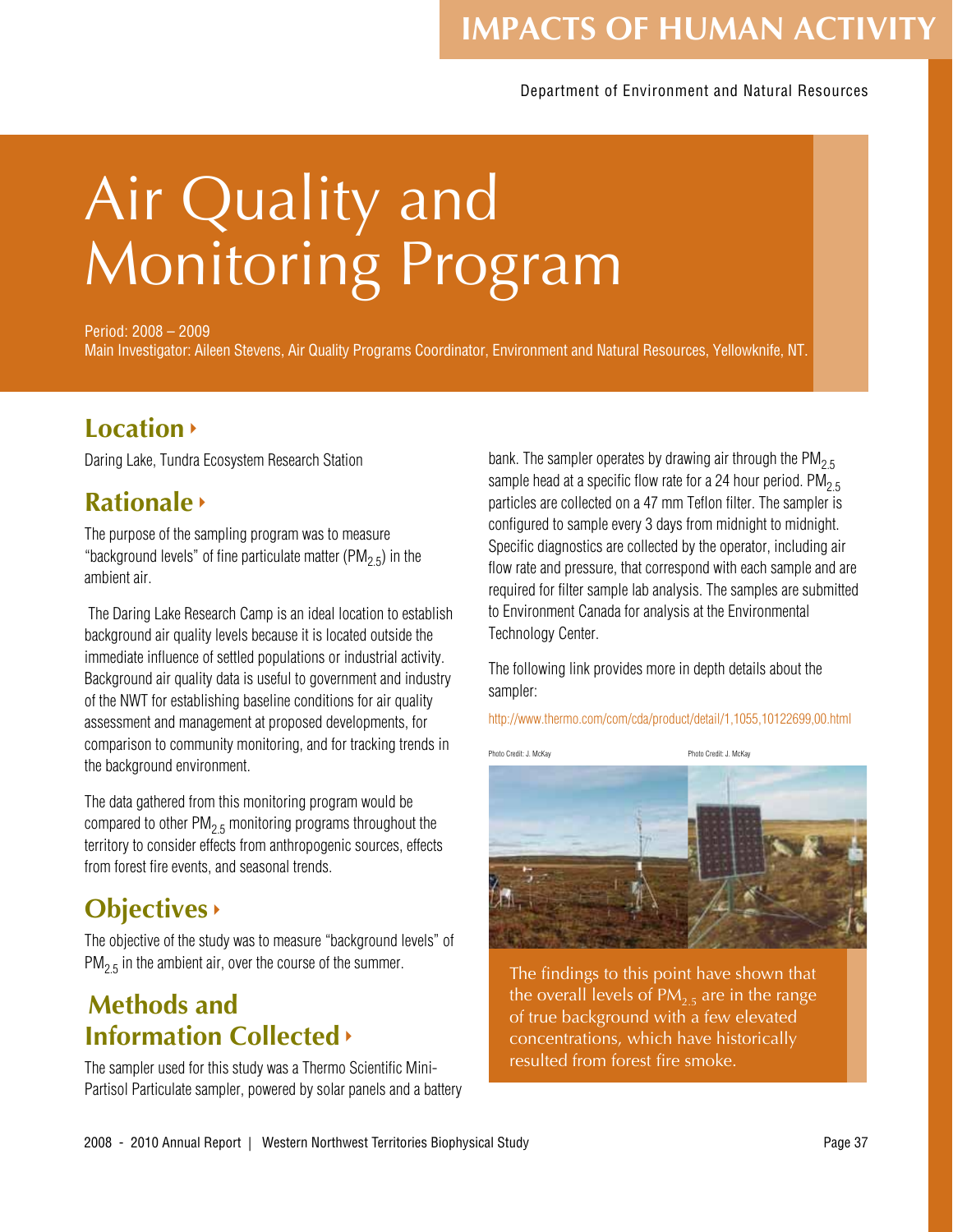### **Results and Deliverables**

A table of the results is shown below.

### Table of Daring Lake Air Monitoring Results  $PM<sub>2.5</sub>$

### Detection Limit: 3kg)

| 2003          |                   | 2004         |                              | 2005             |                | 2006      |                   | 2007      |                        |  |
|---------------|-------------------|--------------|------------------------------|------------------|----------------|-----------|-------------------|-----------|------------------------|--|
| Date          | Conc. $\mu g/m^3$ | Date         | Conc. $\mu$ g/m <sup>3</sup> | Date             | Conc.ug/ $m3$  | Date      | Conc. $\mu g/m^3$ | Date      | Conc.µg/m <sup>3</sup> |  |
| $11 - Jun-03$ | 1                 | 08-Jun-04    | 4                            | 24-Jun-05        | N/A            | 21-Jun-06 | 0                 | 09-Jul-07 | 1                      |  |
| $14$ -Jun-03  | 3                 | $11$ -Jun-04 | 5                            | 27-Jun-05        | 0              | 24-Jun-06 | 5                 | 13-Jul-07 | $\overline{2}$         |  |
| 17-Jun-03     | $\overline{2}$    | 14-Jun-04    | 3                            | 30-Jun-5         | 3              | N/A       | N/A               | 16-Jul-07 | 1                      |  |
| 20-Jun-03     | 0                 | 17-Jun-04    | 5                            | $5 -$ Jul $-05$  | 1              | 27-Jun-06 | 3                 | 20-Jul-07 | N/A                    |  |
| 23-Jun-03     | $\overline{2}$    | 20-Jun-04    | 8                            | 8-Jul-05         | $\overline{2}$ | 30-Jun-06 | $-1$              | 23-Jul-07 | 0                      |  |
| 26-Jun-03     | $\overline{c}$    | 23-Jun-04    | 2                            | 10-Jul-05        | N/A            | 06-Jul-06 | N/A               | 26-Jul-07 | 0                      |  |
| 29-Jun-03     | 1                 | 26-Jun-04    | 9                            | $11 -$ Jul $-05$ | 4              | 09-Jul-06 | 1                 | 29-Jul-07 | $\overline{2}$         |  |
| 03-Jul-03     | 1                 | 29-Jun-04    | 14                           | 14-Jul-05        | 4              | 12-Jul-06 | 0                 | 01-Aug-07 | 1                      |  |
| 06-Jul-03     | 1                 | 02-Jul-04    | $\overline{2}$               | 17-Jul-05        | 0              | 15-Jul-06 | 1                 | 04-Aug-07 | 4                      |  |
| 09-Jul-03     | $\overline{7}$    | 05-Jul-04    | 6                            | 20-Jul-05        | $-1$           | 19-Jul-06 | $\mathbf{1}$      | 09-Aug-07 | $\Omega$               |  |
| 12-Jul-03     | $\mathbf{0}$      | N/A          | N/A                          | 23-Jul-05        | $\overline{2}$ | 23-Jul-06 | 4                 | 12-Aug-07 | 0                      |  |
|               | N/A               | 08-Jul-04    | 1                            | 26-Jul-05        | 0              | 26-Jul-06 | $\mathbf{1}$      | 16-Aug-07 | 0                      |  |
| 15-Jul-03     | 3                 | $11$ -Jul-04 | 5                            | 29-Jul-05        | 1              | 29-Jul-06 | $\mathbf{1}$      | 19-Aug-07 | 0                      |  |
| 18-Jul-03     | 3                 | 12-Jul-04    | N/A                          | 01-Aug-05        | 3              | 02-Aug-06 | $\overline{2}$    | 21-Aug-07 | $-1$                   |  |
| 23-Jul-03     | 6                 | 14-Jul-04    | 3                            | 04-Aug-05        | $\overline{2}$ | 05-Aug-06 | InVId             | 2008      |                        |  |
| 26-Jul-03     | 15                | 17-Jul-04    | 3                            | 07-Aug-05        | 1              | 08-Aug-06 | InVId             |           |                        |  |
|               |                   | 20-Jul-04    | $\mathbf{0}$                 | 10-Aug-05        | 0              | 11-Aug-06 | 0                 | Date      | Conc. $\mu g/m^3$      |  |
|               |                   | 23-Jul-04    | 17                           | 16-Aug-05        | 1              | 14-Aug-06 | 1                 | 11-Jul-08 | 1                      |  |
|               |                   | 26-Jul-04    | 5                            | 18-Aug-05        | 1              | 17-Aug-06 | $\mathbf{1}$      | 14-Jul-08 | 1                      |  |
|               |                   | 29-Jul-04    | 42                           | 19-Aug-05        | N/A            | 20-Aug-06 | $\mathbf 0$       | 16-Jul-08 | $\mathbf{1}$           |  |
|               |                   | 01-Aug-04    | $\overline{2}$               |                  |                |           |                   | 19-Jul-08 | 6                      |  |
|               |                   | 04-Aug-04    | 6                            |                  |                |           |                   | 21-Jul-08 | 5                      |  |
|               |                   | 08-Aug       | 1.                           |                  |                |           |                   | 24-Jul-08 | 3                      |  |
|               |                   | 09-Aug       | N/A                          |                  |                |           |                   | 27-Jul-08 | 6                      |  |
|               |                   | $11$ -Aug    | N/A                          |                  |                |           |                   | 04-Aug-08 | $\overline{2}$         |  |
|               |                   |              |                              |                  |                |           |                   | 07-Aug-08 | N/A                    |  |
|               |                   |              |                              |                  |                |           |                   | N/A       | N/A                    |  |
|               |                   |              |                              |                  |                |           |                   | 10-Aug-8  | $\overline{7}$         |  |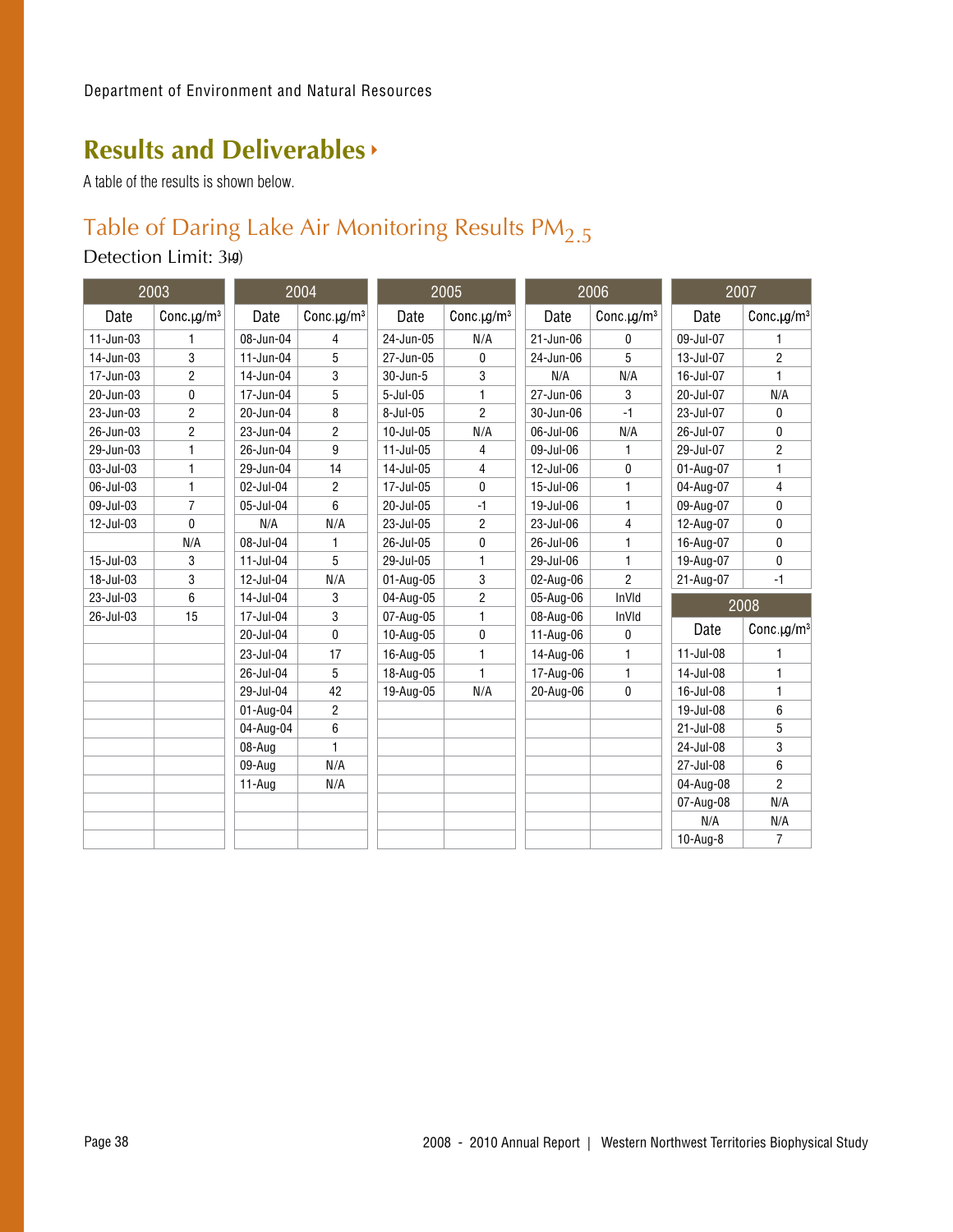### **Long-Term Plans And Recommendations**

The results for 2008 were compared with previous Daring Lake data (2002 to 2007) and to Yellowknife  $PM<sub>2.5</sub>$  data collected by the same method. Findings to this point have shown that the overall levels of  $PM<sub>2.5</sub>$  are generally lower at Daring Lake than those in Yellowknife. These results are expected based on the remote location of the Daring Lake site and the lack of immediate influences on air quality impacts; however, the degree of difference between the locations is minimal, relative to the ambient air quality objective (30ug/m3 ). Influences from forest fire smoke were observed in both locations.

Additional years of data with a longer sampling season would be beneficial to assess any trends. Speciation analysis on the filters would be recommended to establish general composition of the  $PM<sub>2.5</sub>$  in background air to compare it to the speciation observed in Yellowknife.

\* Note: The sampler suffered irreparable mechanical problems in 2008, suspending the air quality monitoring program at Daring Lake for both the 2009 and 2010 seasons.

### **CONTACT**

Aileen Stevens, Air Quality Programs Coordinator Environment and Natural Resources P.O. Box 1320 Yellowknife, NT X1A 2L9 P: (867) 873-7758 E: aileen\_stevens@gov.nt.ca